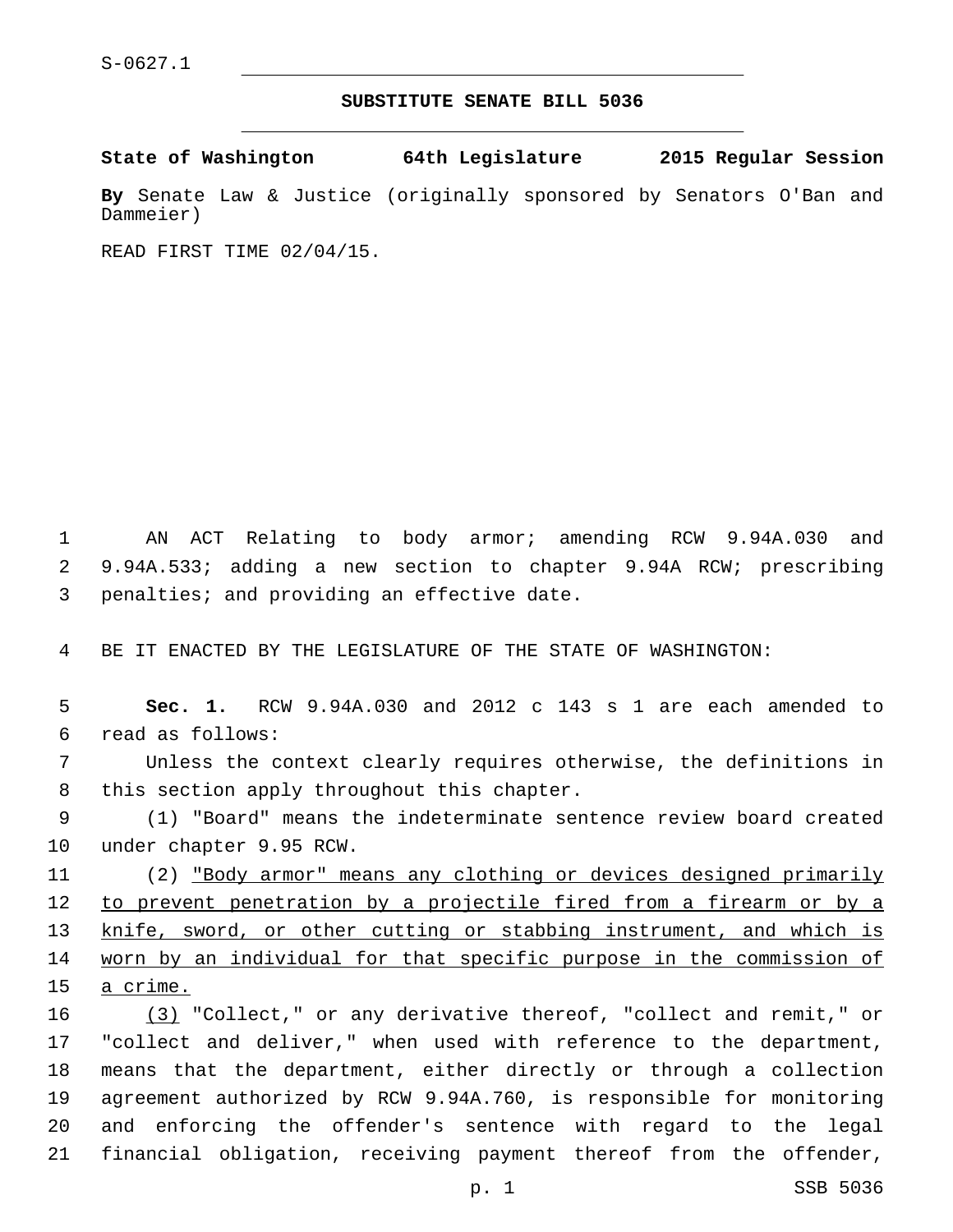1 and, consistent with current law, delivering daily the entire payment 2 to the superior court clerk without depositing it in a departmental 3 account.

 $4$  ( $(\overline{+3})$ ) (4) "Commission" means the sentencing quidelines 5 commission.

 $((+4))$   $(5)$  "Community corrections officer" means an employee of the department who is responsible for carrying out specific duties in supervision of sentenced offenders and monitoring of sentence 9 conditions.

 $((+5+))$   $(6)$  "Community custody" means that portion of an offender's sentence of confinement in lieu of earned release time or imposed as part of a sentence under this chapter and served in the community subject to controls placed on the offender's movement and 14 activities by the department.

15  $((+6+))$  (7) "Community protection zone" means the area within 16 eight hundred eighty feet of the facilities and grounds of a public 17 or private school.

18  $((+7+))$   $(8)$  "Community restitution" means compulsory service, 19 without compensation, performed for the benefit of the community by 20 the offender.

21  $((+8))$   $(9)$  "Confinement" means total or partial confinement.

22  $((+9))$   $(10)$  "Conviction" means an adjudication of guilt pursuant 23 to Title 10 or 13 RCW and includes a verdict of guilty, a finding of 24 guilty, and acceptance of a plea of guilty.

25 (( $(10)$ )) (11) "Crime-related prohibition" means an order of a court prohibiting conduct that directly relates to the circumstances of the crime for which the offender has been convicted, and shall not be construed to mean orders directing an offender affirmatively to participate in rehabilitative programs or to otherwise perform affirmative conduct. However, affirmative acts necessary to monitor compliance with the order of a court may be required by the 32 department.

33  $((+11))$   $(12)$  "Criminal history" means the list of a defendant's 34 prior convictions and juvenile adjudications, whether in this state, 35 in federal court, or elsewhere.

 (a) The history shall include, where known, for each conviction (i) whether the defendant has been placed on probation and the length and terms thereof; and (ii) whether the defendant has been incarcerated and the length of incarceration.39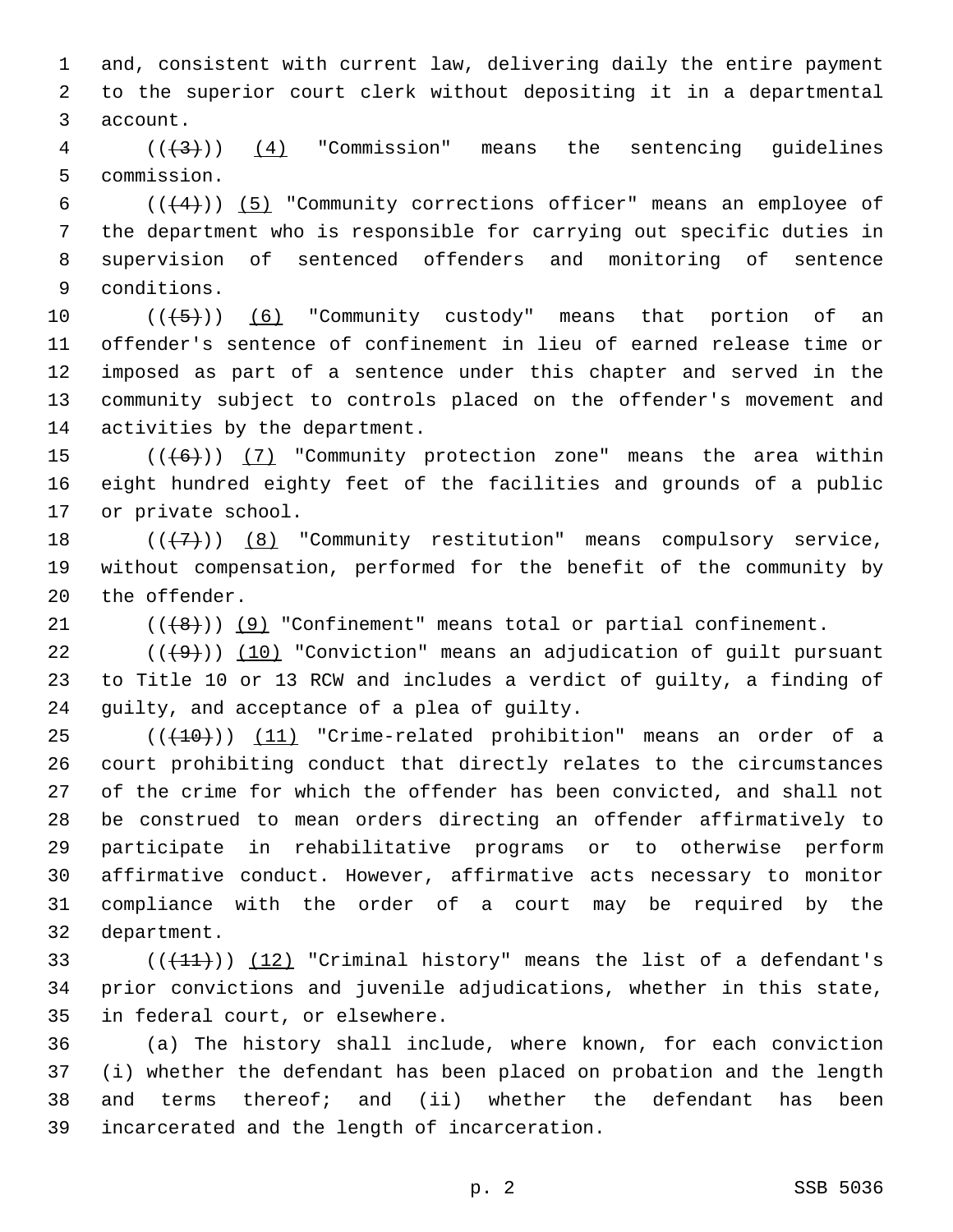(b) A conviction may be removed from a defendant's criminal history only if it is vacated pursuant to RCW 9.96.060, 9.94A.640, 9.95.240, or a similar out-of-state statute, or if the conviction has been vacated pursuant to a governor's pardon.4

 (c) The determination of a defendant's criminal history is distinct from the determination of an offender score. A prior conviction that was not included in an offender score calculated pursuant to a former version of the sentencing reform act remains 9 part of the defendant's criminal history.

10 (( $(12)$ )) (13) "Criminal street gang" means any ongoing organization, association, or group of three or more persons, whether formal or informal, having a common name or common identifying sign or symbol, having as one of its primary activities the commission of criminal acts, and whose members or associates individually or collectively engage in or have engaged in a pattern of criminal street gang activity. This definition does not apply to employees engaged in concerted activities for their mutual aid and protection, or to the activities of labor and bona fide nonprofit organizations 19 or their members or agents.

20 (( $(13)$ )) (14) "Criminal street gang associate or member" means any person who actively participates in any criminal street gang and who intentionally promotes, furthers, or assists in any criminal act 23 by the criminal street gang.

24 (( $(14)$ )) (15) "Criminal street gang-related offense" means any felony or misdemeanor offense, whether in this state or elsewhere, that is committed for the benefit of, at the direction of, or in association with any criminal street gang, or is committed with the intent to promote, further, or assist in any criminal conduct by the gang, or is committed for one or more of the following reasons:

(a) To gain admission, prestige, or promotion within the gang;

 (b) To increase or maintain the gang's size, membership, prestige, dominance, or control in any geographical area;

 (c) To exact revenge or retribution for the gang or any member of the gang;

 (d) To obstruct justice, or intimidate or eliminate any witness 36 against the gang or any member of the gang;

 (e) To directly or indirectly cause any benefit, aggrandizement, gain, profit, or other advantage for the gang, its reputation, 39 influence, or membership; or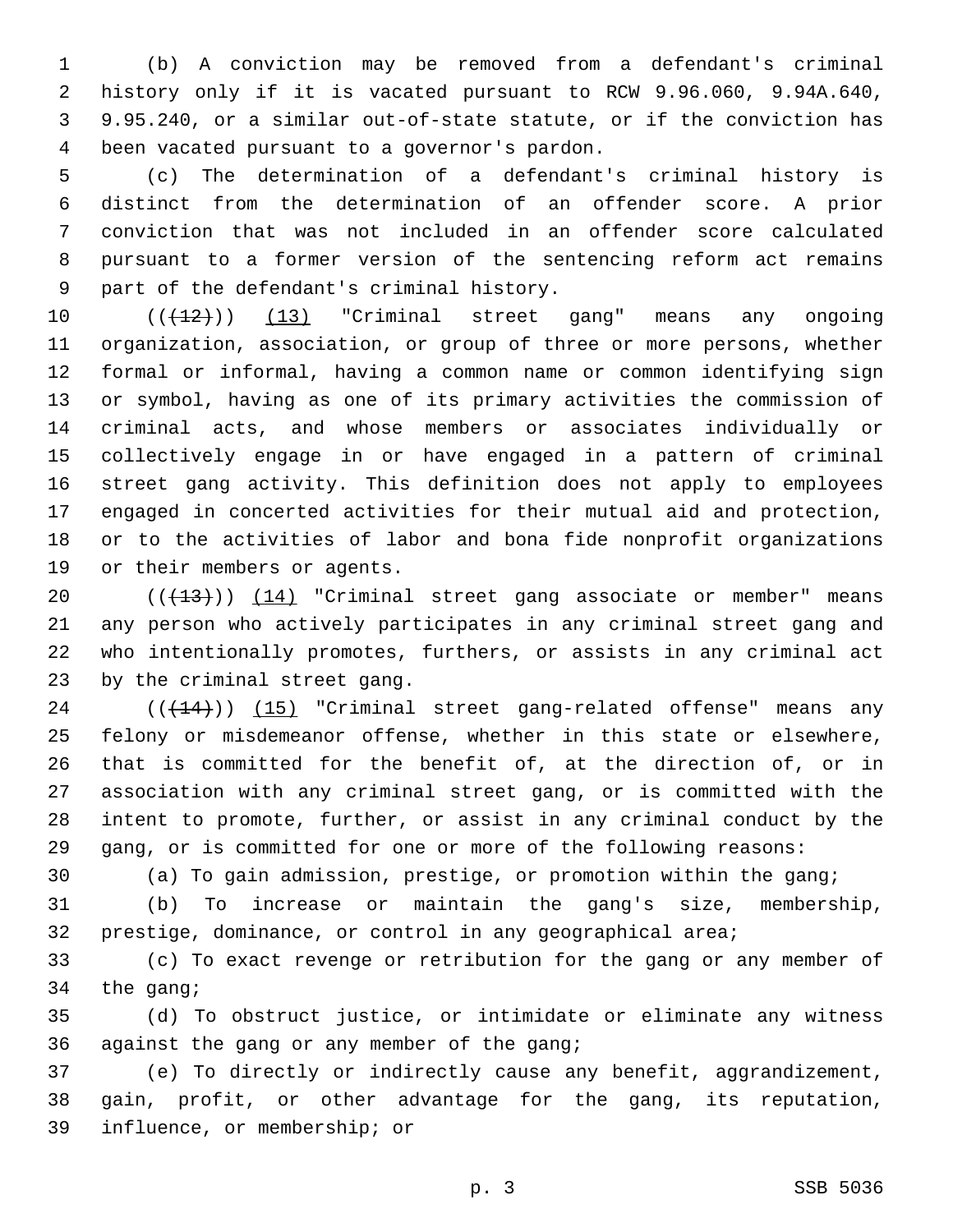(f) To provide the gang with any advantage in, or any control or dominance over any criminal market sector, including, but not limited to, manufacturing, delivering, or selling any controlled substance (chapter 69.50 RCW); arson (chapter 9A.48 RCW); trafficking in stolen property (chapter 9A.82 RCW); promoting prostitution (chapter 9A.88 RCW); human trafficking (RCW 9A.40.100); promoting commercial sexual abuse of a minor (RCW 9.68A.101); or promoting pornography (chapter 9.68 RCW).8

 $((+15))$   $(16)$  "Day fine" means a fine imposed by the sentencing court that equals the difference between the offender's net daily income and the reasonable obligations that the offender has for the 12 support of the offender and any dependents.

 $((+16))$   $(17)$  "Day reporting" means a program of enhanced supervision designed to monitor the offender's daily activities and compliance with sentence conditions, and in which the offender is required to report daily to a specific location designated by the 17 department or the sentencing court.

18  $((+17))$  (18) "Department" means the department of corrections.

19 (( $(18)$ ) (19) "Determinate sentence" means a sentence that states with exactitude the number of actual years, months, or days of total confinement, of partial confinement, of community custody, the number of actual hours or days of community restitution work, or dollars or terms of a legal financial obligation. The fact that an offender through earned release can reduce the actual period of confinement shall not affect the classification of the sentence as a determinate 26 sentence.

27 (( $(19)$ )) (20) "Disposable earnings" means that part of the earnings of an offender remaining after the deduction from those earnings of any amount required by law to be withheld. For the purposes of this definition, "earnings" means compensation paid or payable for personal services, whether denominated as wages, salary, commission, bonuses, or otherwise, and, notwithstanding any other provision of law making the payments exempt from garnishment, attachment, or other process to satisfy a court-ordered legal financial obligation, specifically includes periodic payments pursuant to pension or retirement programs, or insurance policies of any type, but does not include payments made under Title 50 RCW, except as provided in RCW 50.40.020 and 50.40.050, or Title 74 RCW.

39  $((+20))$   $(21)$  "Domestic violence" has the same meaning as defined 40 in RCW 10.99.020 and 26.50.010.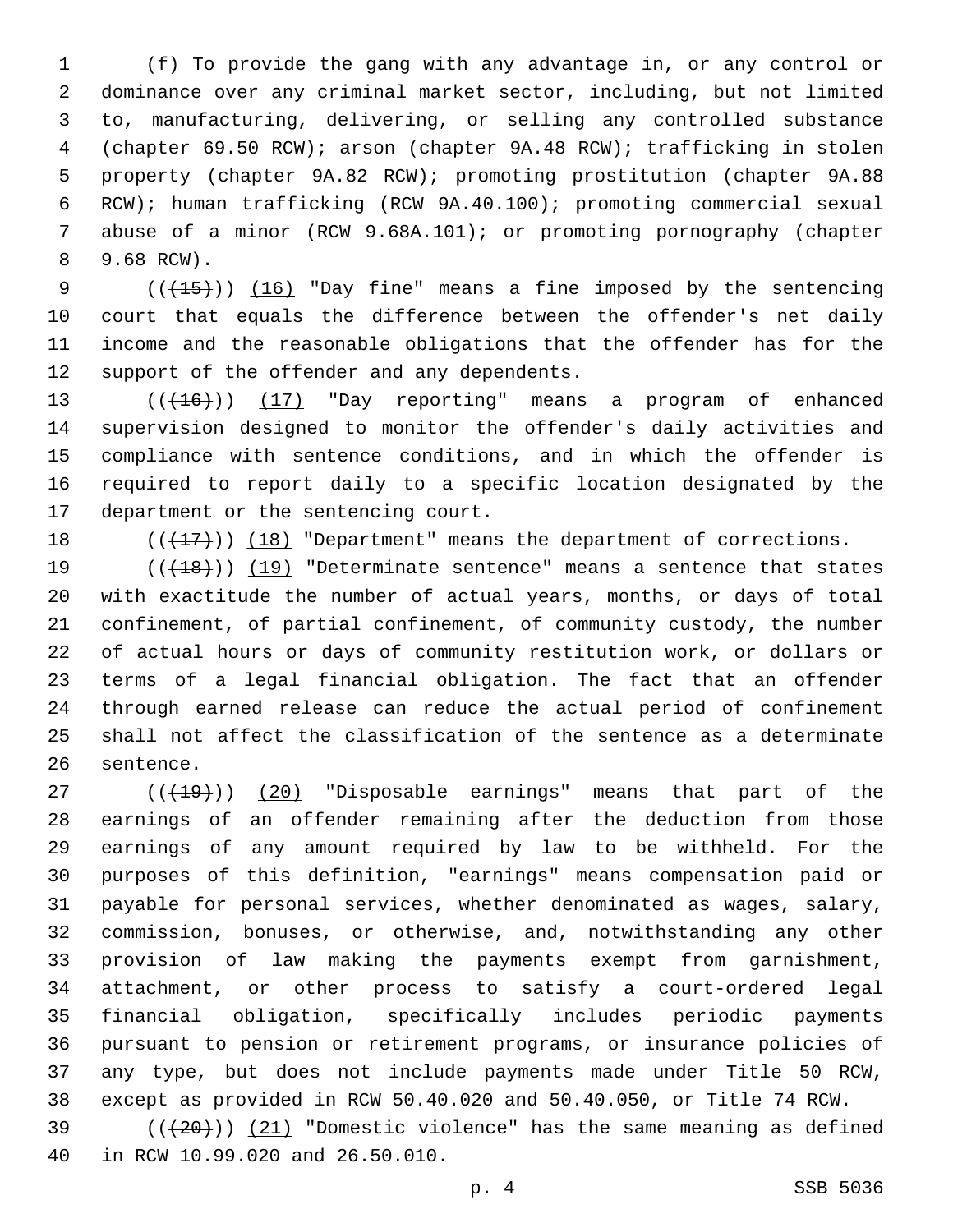1 (( $(21)$ )) (22) "Drug offender sentencing alternative" is a sentencing option available to persons convicted of a felony offense other than a violent offense or a sex offense and who are eligible 4 for the option under RCW 9.94A.660.

5 (( $(22)$ )) (23) "Drug offense" means:

 (a) Any felony violation of chapter 69.50 RCW except possession of a controlled substance (RCW 69.50.4013) or forged prescription for 8 a controlled substance (RCW 69.50.403);

 (b) Any offense defined as a felony under federal law that relates to the possession, manufacture, distribution, or 11 transportation of a controlled substance; or

 (c) Any out-of-state conviction for an offense that under the laws of this state would be a felony classified as a drug offense 14 under (a) of this subsection.

 $((23))$   $(24)$  "Earned release" means earned release from 16 confinement as provided in RCW 9.94A.728.

17  $((+24))$   $(25)$  "Escape" means:

 (a) Sexually violent predator escape (RCW 9A.76.115), escape in the first degree (RCW 9A.76.110), escape in the second degree (RCW 9A.76.120), willful failure to return from furlough (RCW 72.66.060), willful failure to return from work release (RCW 72.65.070), or willful failure to be available for supervision by the department 23 while in community custody (RCW 72.09.310); or

 (b) Any federal or out-of-state conviction for an offense that under the laws of this state would be a felony classified as an 26 escape under  $(a)$  of this subsection.

 $($   $((+25))$   $(26)$  "Felony traffic offense" means:

 (a) Vehicular homicide (RCW 46.61.520), vehicular assault (RCW 46.61.522), eluding a police officer (RCW 46.61.024), felony hit-and- run injury-accident (RCW 46.52.020(4)), felony driving while under the influence of intoxicating liquor or any drug (RCW 46.61.502(6)), or felony physical control of a vehicle while under the influence of intoxicating liquor or any drug (RCW 46.61.504(6)); or

 (b) Any federal or out-of-state conviction for an offense that under the laws of this state would be a felony classified as a felony 36 traffic offense under (a) of this subsection.

37  $((+26))$   $(27)$  "Fine" means a specific sum of money ordered by the sentencing court to be paid by the offender to the court over a 39 specific period of time.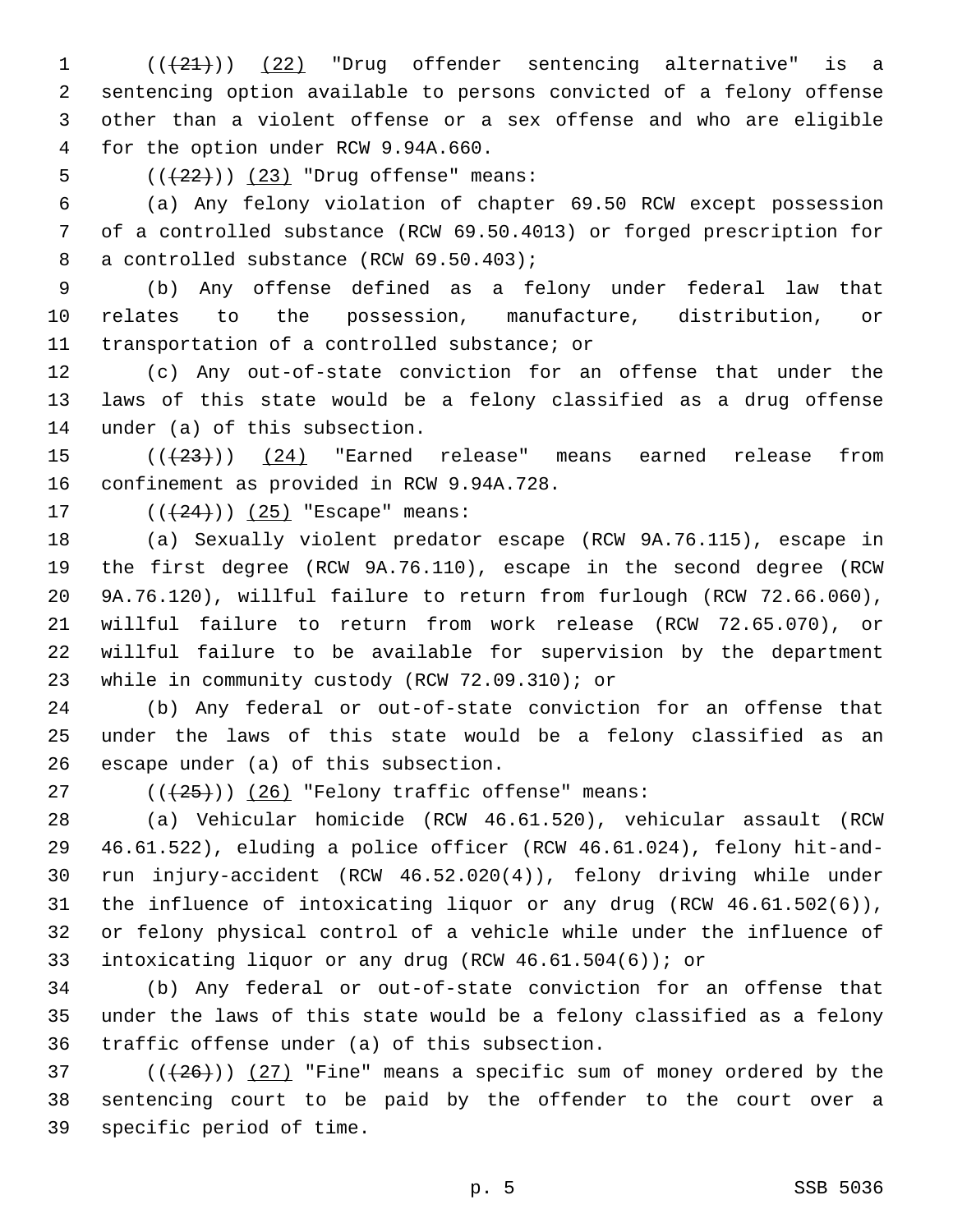1 (( $(27)$ )) (28) "First-time offender" means any person who has no prior convictions for a felony and is eligible for the first-time offender waiver under RCW 9.94A.650.3

 (((28))) (29) "Home detention" means a program of partial confinement available to offenders wherein the offender is confined in a private residence subject to electronic surveillance.

 (((29))) (30) "Homelessness" or "homeless" means a condition where an individual lacks a fixed, regular, and adequate nighttime residence and who has a primary nighttime residence that is:

 (a) A supervised, publicly or privately operated shelter designed 11 to provide temporary living accommodations;

 (b) A public or private place not designed for, or ordinarily used as, a regular sleeping accommodation for human beings; or

 (c) A private residence where the individual stays as a transient 15 invitee.

 $((+30))$   $(31)$  "Legal financial obligation" means a sum of money that is ordered by a superior court of the state of Washington for legal financial obligations which may include restitution to the victim, statutorily imposed crime victims' compensation fees as assessed pursuant to RCW 7.68.035, court costs, county or interlocal drug funds, court-appointed attorneys' fees, and costs of defense, fines, and any other financial obligation that is assessed to the offender as a result of a felony conviction. Upon conviction for vehicular assault while under the influence of intoxicating liquor or any drug, RCW 46.61.522(1)(b), or vehicular homicide while under the influence of intoxicating liquor or any drug, RCW 46.61.520(1)(a), legal financial obligations may also include payment to a public agency of the expense of an emergency response to the incident resulting in the conviction, subject to RCW 38.52.430.

30  $((+31))$   $(32)$  "Minor child" means a biological or adopted child of the offender who is under age eighteen at the time of the 32 offender's current offense.

33 (((432))) (33) "Most serious offense" means any of the following felonies or a felony attempt to commit any of the following felonies:

 (a) Any felony defined under any law as a class A felony or criminal solicitation of or criminal conspiracy to commit a class A 37 felony;

- 38 (b) Assault in the second degree;
- 39 (c) Assault of a child in the second degree;

40 (d) Child molestation in the second degree;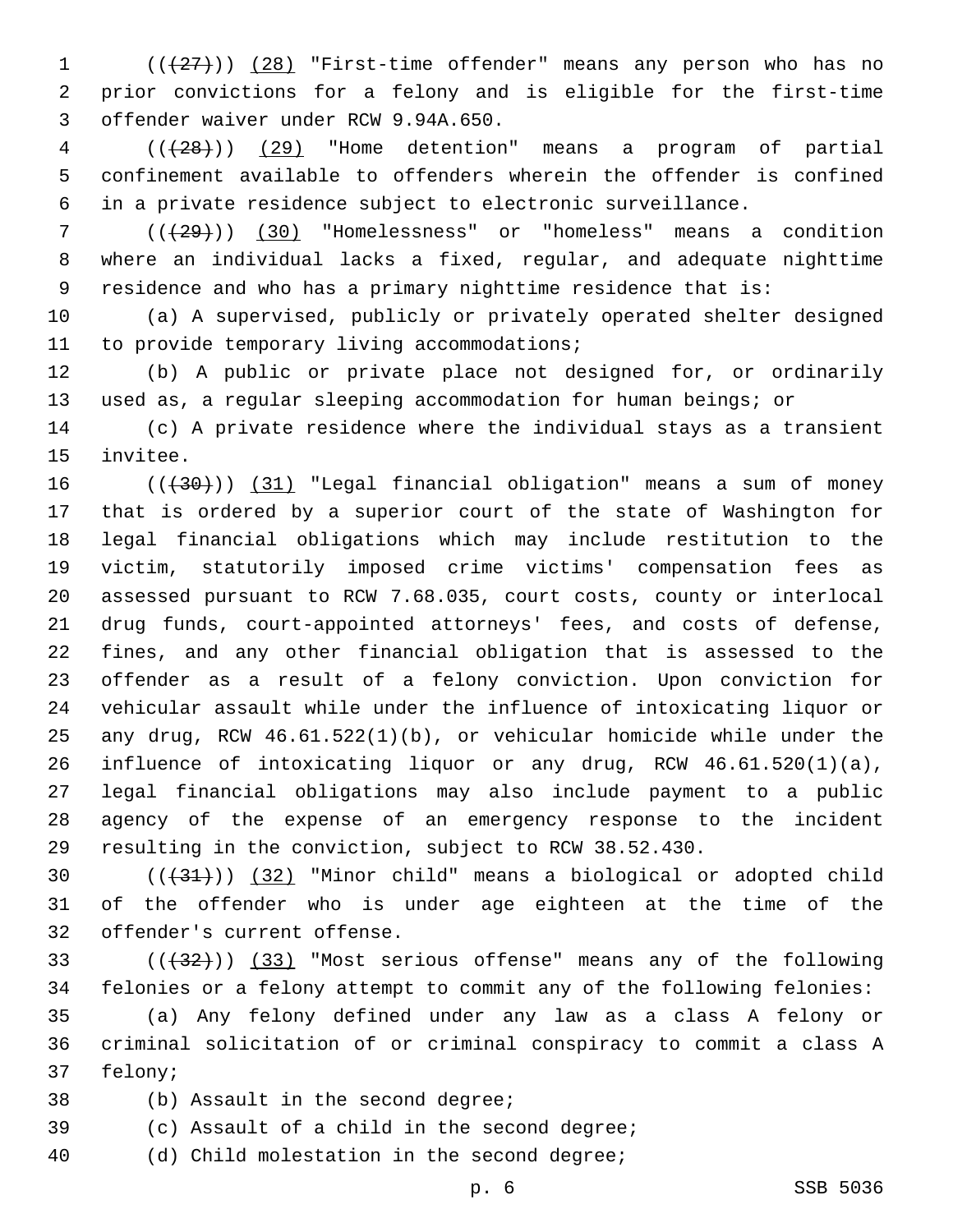(e) Controlled substance homicide;1 2 (f) Extortion in the first degree; 3 (g) Incest when committed against a child under age fourteen; (h) Indecent liberties;4 5 (i) Kidnapping in the second degree; (j) Leading organized crime;6 7 (k) Manslaughter in the first degree; 8 (1) Manslaughter in the second degree; 9 (m) Promoting prostitution in the first degree; 10 (n) Rape in the third degree; 11 (o) Robbery in the second degree; 12 (p) Sexual exploitation; 13 (q) Vehicular assault, when caused by the operation or driving of 14 a vehicle by a person while under the influence of intoxicating 15 liquor or any drug or by the operation or driving of a vehicle in a 16 reckless manner; 17 (r) Vehicular homicide, when proximately caused by the driving of 18 any vehicle by any person while under the influence of intoxicating 19 liquor or any drug as defined by RCW 46.61.502, or by the operation 20 of any vehicle in a reckless manner; 21 (s) Any other class B felony offense with a finding of sexual 22 motivation; 23 (t) Any other felony with a deadly weapon verdict under RCW 9.94A.825;24 25 (u) Any felony offense in effect at any time prior to December 2, 26 1993, that is comparable to a most serious offense under this 27 subsection, or any federal or out-of-state conviction for an offense 28 that under the laws of this state would be a felony classified as a 29 most serious offense under this subsection; 30 (v)(i) A prior conviction for indecent liberties under RCW 31 9A.44.100(1) (a), (b), and (c), chapter 260, Laws of 1975 1st ex. 32 sess. as it existed until July 1, 1979, RCW 9A.44.100(1) (a), (b), 33 and (c) as it existed from July 1, 1979, until June 11, 1986, and RCW 34 9A.44.100(1) (a), (b), and (d) as it existed from June 11, 1986, 35 until July 1, 1988; 36 (ii) A prior conviction for indecent liberties under RCW 37 9A.44.100(1)(c) as it existed from June 11, 1986, until July 1, 1988, 38 if: (A) The crime was committed against a child under the age of 39 fourteen; or (B) the relationship between the victim and perpetrator 40 is included in the definition of indecent liberties under RCW

p. 7 SSB 5036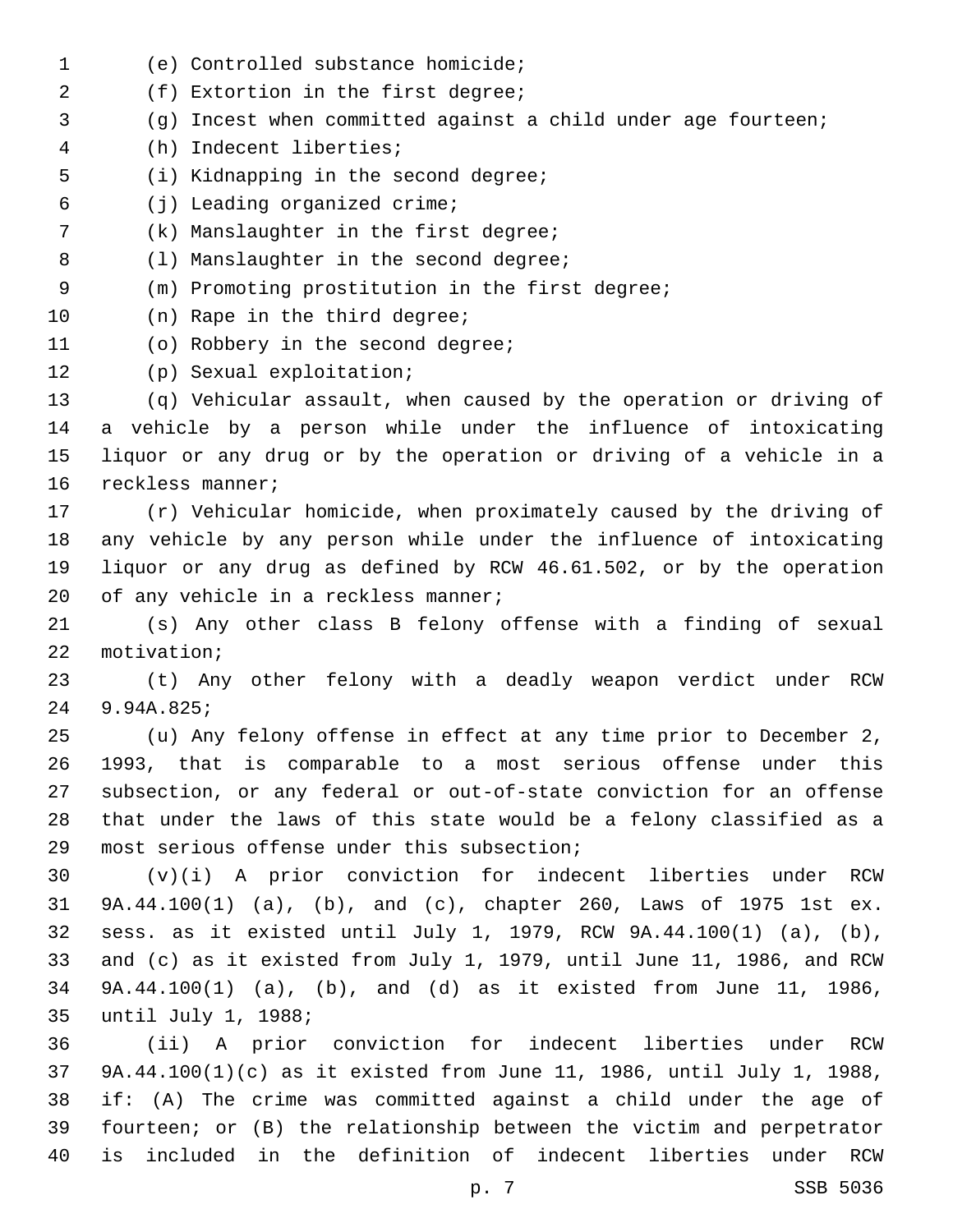9A.44.100(1)(c) as it existed from July 1, 1988, through July 27, 1997, or RCW 9A.44.100(1) (d) or (e) as it existed from July 25, 1993, through July 27, 1997;3

 (w) Any out-of-state conviction for a felony offense with a finding of sexual motivation if the minimum sentence imposed was ten years or more; provided that the out-of-state felony offense must be comparable to a felony offense under this title and Title 9A RCW and the out-of-state definition of sexual motivation must be comparable to the definition of sexual motivation contained in this section.

10 (( $\left(\frac{33}{12}\right)$ ) (34) "Nonviolent offense" means an offense which is not 11 a violent offense.

12 (( $+34$ )) (35) "Offender" means a person who has committed a felony established by state law and is eighteen years of age or older or is less than eighteen years of age but whose case is under superior court jurisdiction under RCW 13.04.030 or has been transferred by the appropriate juvenile court to a criminal court pursuant to RCW 13.40.110. In addition, for the purpose of community custody requirements under this chapter, "offender" also means a misdemeanant or gross misdemeanant probationer ordered by a superior court to probation pursuant to RCW 9.92.060, 9.95.204, or 9.95.210 and supervised by the department pursuant to RCW 9.94A.501 and 9.94A.5011. Throughout this chapter, the terms "offender" and 23 "defendant" are used interchangeably.

24 (( $(35)$ )) (36) "Partial confinement" means confinement for no more than one year in a facility or institution operated or utilized under contract by the state or any other unit of government, or, if home detention or work crew has been ordered by the court or home detention has been ordered by the department as part of the parenting program, in an approved residence, for a substantial portion of each day with the balance of the day spent in the community. Partial confinement includes work release, home detention, work crew, and a 32 combination of work crew and home detention.

33  $((+36))$  (37) "Pattern of criminal street gang activity" means:

 (a) The commission, attempt, conspiracy, or solicitation of, or any prior juvenile adjudication of or adult conviction of, two or more of the following criminal street gang-related offenses:

 (i) Any "serious violent" felony offense as defined in this section, excluding Homicide by Abuse (RCW 9A.32.055) and Assault of a 39 Child 1 (RCW 9A.36.120);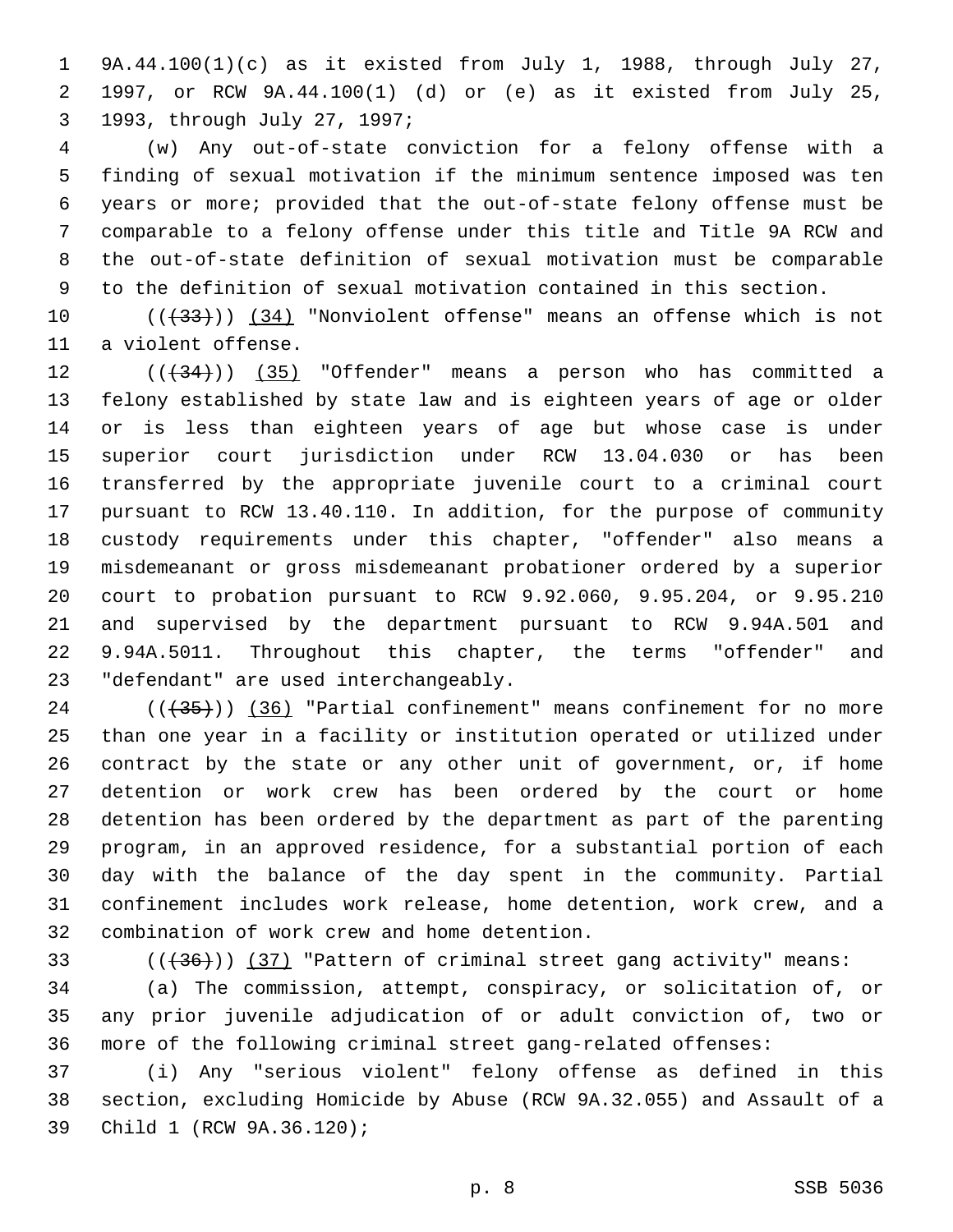1 (ii) Any "violent" offense as defined by this section, excluding 2 Assault of a Child 2 (RCW 9A.36.130); 3 (iii) Deliver or Possession with Intent to Deliver a Controlled 4 Substance (chapter 69.50 RCW); 5 (iv) Any violation of the firearms and dangerous weapon act 6 (chapter  $9.41$  RCW);  $\nabla$  (v) Theft of a Firearm (RCW 9A.56.300); 8 (vi) Possession of a Stolen Firearm (RCW 9A.56.310); 9 (vii) Malicious Harassment (RCW 9A.36.080); 10 (viii) Harassment where a subsequent violation or deadly threat 11 is made (RCW 9A.46.020(2)(b)); 12 (ix) Criminal Gang Intimidation (RCW 9A.46.120); 13 (x) Any felony conviction by a person eighteen years of age or 14 older with a special finding of involving a juvenile in a felony 15 offense under RCW 9.94A.833; 16 (xi) Residential Burglary (RCW 9A.52.025); 17 (xii) Burglary 2 (RCW 9A.52.030); 18 (xiii) Malicious Mischief 1 (RCW 9A.48.070); 19 (xiv) Malicious Mischief 2 (RCW 9A.48.080); 20 (xv) Theft of a Motor Vehicle (RCW 9A.56.065); 21 (xvi) Possession of a Stolen Motor Vehicle (RCW 9A.56.068); 22 (xvii) Taking a Motor Vehicle Without Permission 1 (RCW  $23$   $9A.56.070$ ; 24 (xviii) Taking a Motor Vehicle Without Permission 2 (RCW  $25$  9A.56.075); (xix) Extortion 1 (RCW 9A.56.120);26 27 (xx) Extortion 2 (RCW 9A.56.130); 28 (xxi) Intimidating a Witness (RCW 9A.72.110); 29 (xxii) Tampering with a Witness (RCW 9A.72.120); 30 (xxiii) Reckless Endangerment (RCW 9A.36.050); 31 (xxiv) Coercion (RCW 9A.36.070); (xxv) Harassment (RCW 9A.46.020); or32 33 (xxvi) Malicious Mischief 3 (RCW 9A.48.090); 34 (b) That at least one of the offenses listed in (a) of this 35 subsection shall have occurred after July 1, 2008; 36 (c) That the most recent committed offense listed in (a) of this 37 subsection occurred within three years of a prior offense listed in 38 (a) of this subsection; and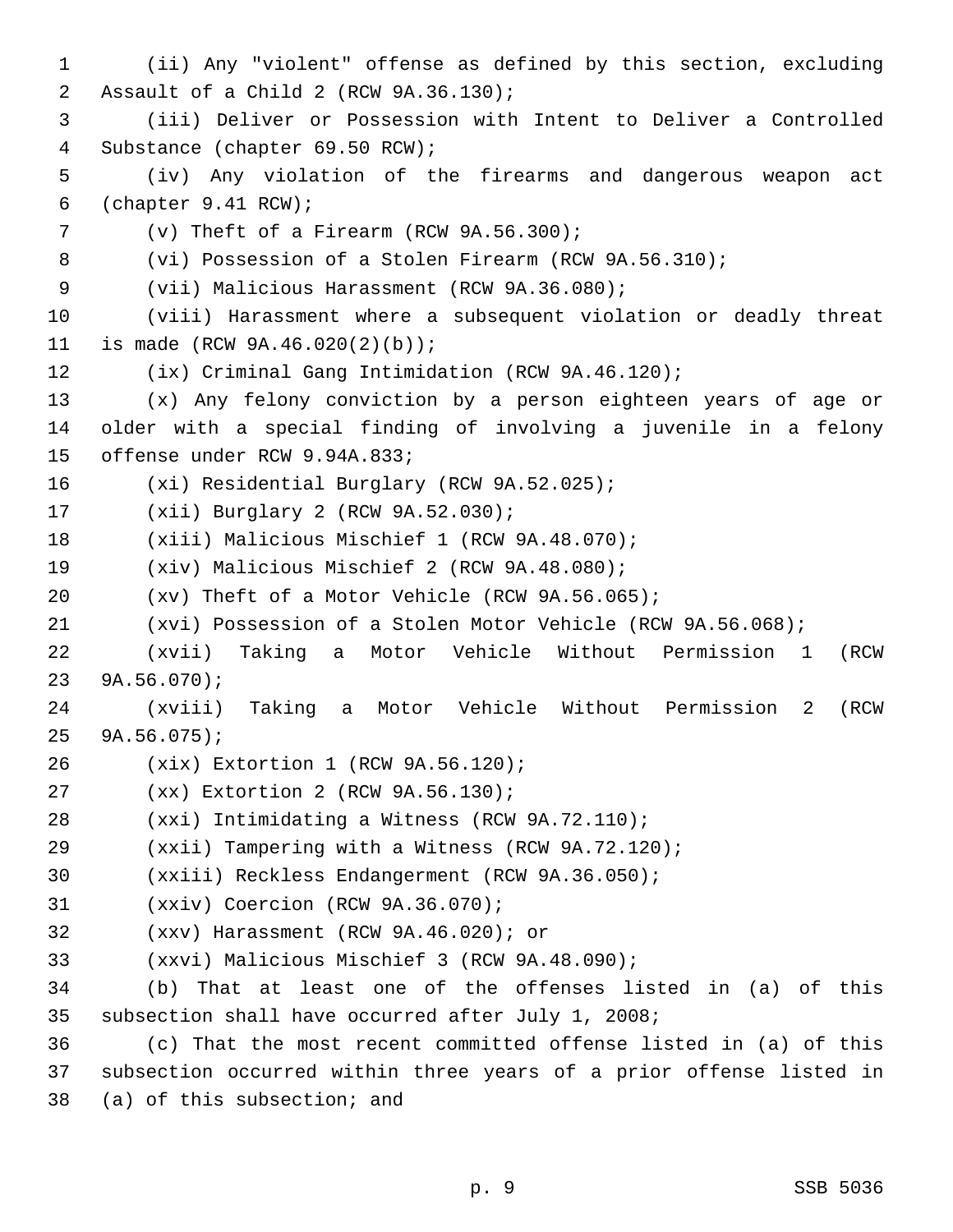(d) Of the offenses that were committed in (a) of this subsection, the offenses occurred on separate occasions or were 3 committed by two or more persons.

4 (( $(37)$ )) (38) "Persistent offender" is an offender who:

 (a)(i) Has been convicted in this state of any felony considered a most serious offense; and6

 (ii) Has, before the commission of the offense under (a) of this subsection, been convicted as an offender on at least two separate occasions, whether in this state or elsewhere, of felonies that under the laws of this state would be considered most serious offenses and would be included in the offender score under RCW 9.94A.525; provided that of the two or more previous convictions, at least one conviction must have occurred before the commission of any of the other most serious offenses for which the offender was previously convicted; or

 (b)(i) Has been convicted of: (A) Rape in the first degree, rape of a child in the first degree, child molestation in the first degree, rape in the second degree, rape of a child in the second degree, or indecent liberties by forcible compulsion; (B) any of the following offenses with a finding of sexual motivation: Murder in the first degree, murder in the second degree, homicide by abuse, kidnapping in the first degree, kidnapping in the second degree, assault in the first degree, assault in the second degree, assault of a child in the first degree, assault of a child in the second degree, or burglary in the first degree; or (C) an attempt to commit any 25 crime listed in this subsection  $((+37))$   $(38)(b)(i)$ ; and

 (ii) Has, before the commission of the offense under (b)(i) of this subsection, been convicted as an offender on at least one occasion, whether in this state or elsewhere, of an offense listed in (b)(i) of this subsection or any federal or out-of-state offense or offense under prior Washington law that is comparable to the offenses listed in (b)(i) of this subsection. A conviction for rape of a child in the first degree constitutes a conviction under (b)(i) of this subsection only when the offender was sixteen years of age or older when the offender committed the offense. A conviction for rape of a child in the second degree constitutes a conviction under (b)(i) of this subsection only when the offender was eighteen years of age or 37 older when the offender committed the offense.

38 (( $(38)$ ) (39) "Predatory" means: (a) The perpetrator of the crime was a stranger to the victim, as defined in this section; (b) the perpetrator established or promoted a relationship with the victim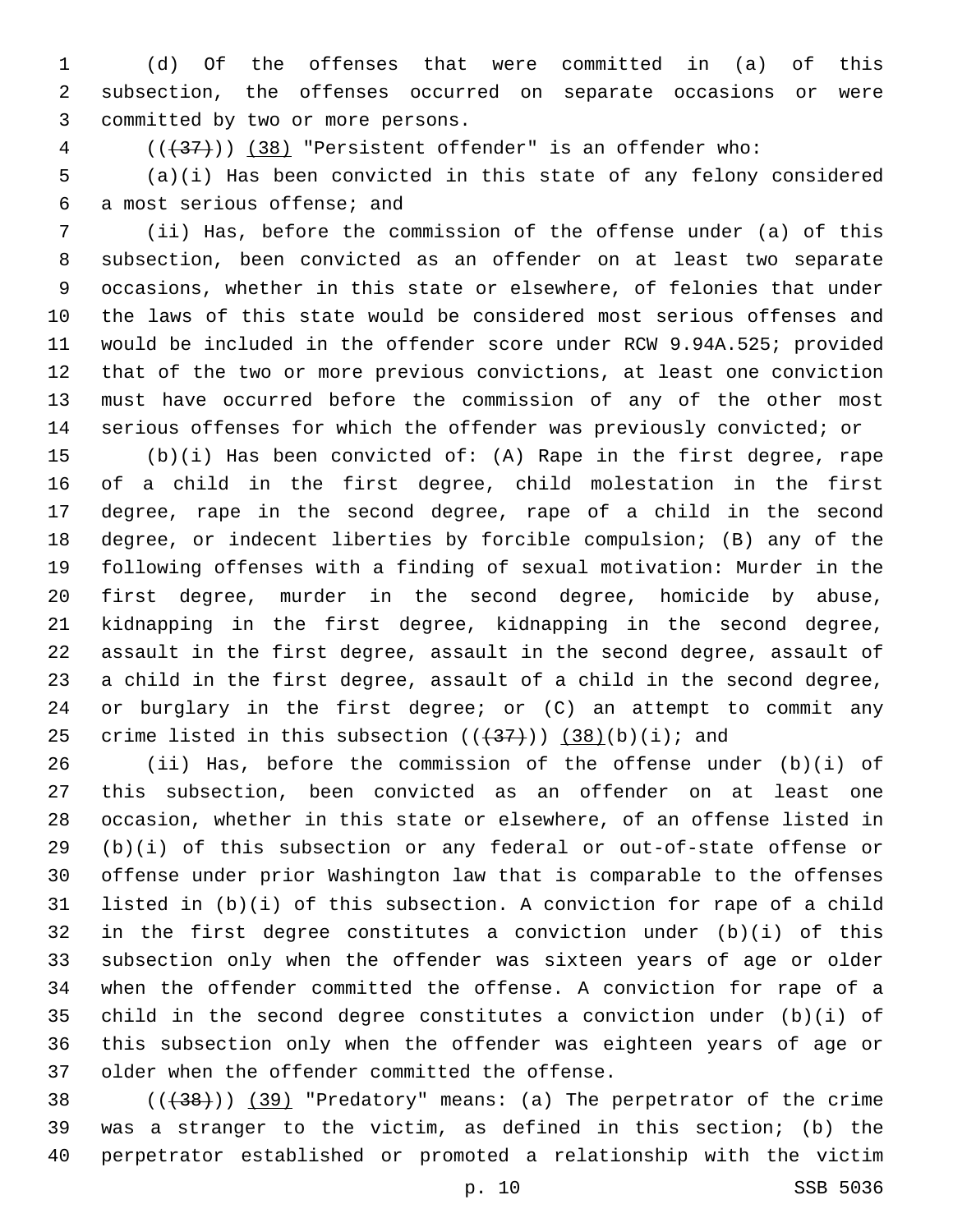prior to the offense and the victimization of the victim was a significant reason the perpetrator established or promoted the relationship; or (c) the perpetrator was: (i) A teacher, counselor, volunteer, or other person in authority in any public or private school and the victim was a student of the school under his or her authority or supervision. For purposes of this subsection, "school" does not include home-based instruction as defined in RCW 28A.225.010; (ii) a coach, trainer, volunteer, or other person in authority in any recreational activity and the victim was a participant in the activity under his or her authority or supervision; (iii) a pastor, elder, volunteer, or other person in authority in any church or religious organization, and the victim was a member or participant of the organization under his or her 14 authority; or (iv) a teacher, counselor, volunteer, or other person in authority providing home-based instruction and the victim was a student receiving home-based instruction while under his or her authority or supervision. For purposes of this subsection: (A) "Home- based instruction" has the same meaning as defined in RCW 28A.225.010; and (B) "teacher, counselor, volunteer, or other person in authority" does not include the parent or legal guardian of the 21 victim.

22 ((+39))) (40) "Private school" means a school regulated under 23 chapter 28A.195 or 28A.205 RCW.

 $((40))$   $(41)$  "Public school" has the same meaning as in RCW 28A.150.010.25

26  $((+41))$   $(42)$  "Repetitive domestic violence offense" means any:

 (a)(i) Domestic violence assault that is not a felony offense 28 under RCW 9A.36.041;

 (ii) Domestic violence violation of a no-contact order under 30 chapter 10.99 RCW that is not a felony offense;

 (iii) Domestic violence violation of a protection order under chapter 26.09, 26.10, 26.26, or 26.50 RCW that is not a felony 33 offense;

 (iv) Domestic violence harassment offense under RCW 9A.46.020 35 that is not a felony offense; or

 (v) Domestic violence stalking offense under RCW 9A.46.110 that 37 is not a felony offense; or

 (b) Any federal, out-of-state, tribal court, military, county, or municipal conviction for an offense that under the laws of this state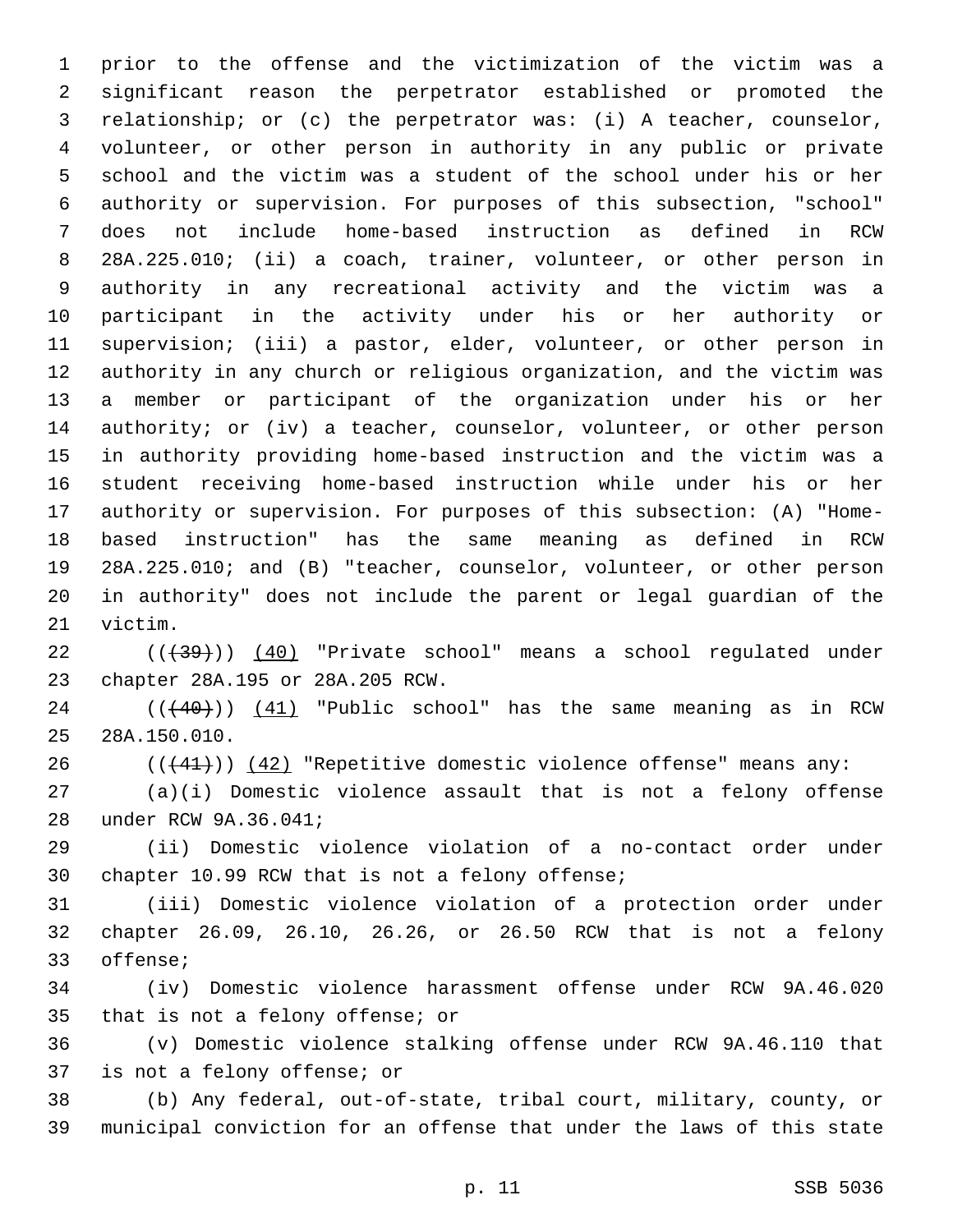1 would be classified as a repetitive domestic violence offense under 2 (a) of this subsection.

 (((42))) (43) "Restitution" means a specific sum of money ordered by the sentencing court to be paid by the offender to the court over a specified period of time as payment of damages. The sum may include 6 both public and private costs.

7 ( $((43))$  (44) "Risk assessment" means the application of the risk instrument recommended to the department by the Washington state institute for public policy as having the highest degree of predictive accuracy for assessing an offender's risk of reoffense.

11  $((+44))$   $(45)$  "Serious traffic offense" means:

 (a) Nonfelony driving while under the influence of intoxicating liquor or any drug (RCW 46.61.502), nonfelony actual physical control while under the influence of intoxicating liquor or any drug (RCW 46.61.504), reckless driving (RCW 46.61.500), or hit-and-run an 16 attended vehicle (RCW  $46.52.020(5)$ ); or

17 (b) Any federal, out-of-state, county, or municipal conviction 18 for an offense that under the laws of this state would be classified 19 as a serious traffic offense under (a) of this subsection.

20 (( $(45)$ )) (46) "Serious violent offense" is a subcategory of 21 violent offense and means:

 $(22)$   $(a)(i)$  Murder in the first degree;

23 (ii) Homicide by abuse;

24 (iii) Murder in the second degree;

25 (iv) Manslaughter in the first degree;

 $26$  (v) Assault in the first degree;

27 (vi) Kidnapping in the first degree;

28 (vii) Rape in the first degree;

29 (viii) Assault of a child in the first degree; or

30 (ix) An attempt, criminal solicitation, or criminal conspiracy to 31 commit one of these felonies; or

32 (b) Any federal or out-of-state conviction for an offense that 33 under the laws of this state would be a felony classified as a 34 serious violent offense under (a) of this subsection.

35  $((+46)) (47)$  "Sex offense" means:

36 (a)(i) A felony that is a violation of chapter 9A.44 RCW other 37 than RCW 9A.44.132;

38 (ii) A violation of RCW 9A.64.020;

39 (iii) A felony that is a violation of chapter 9.68A RCW other 40 than RCW 9.68A.080;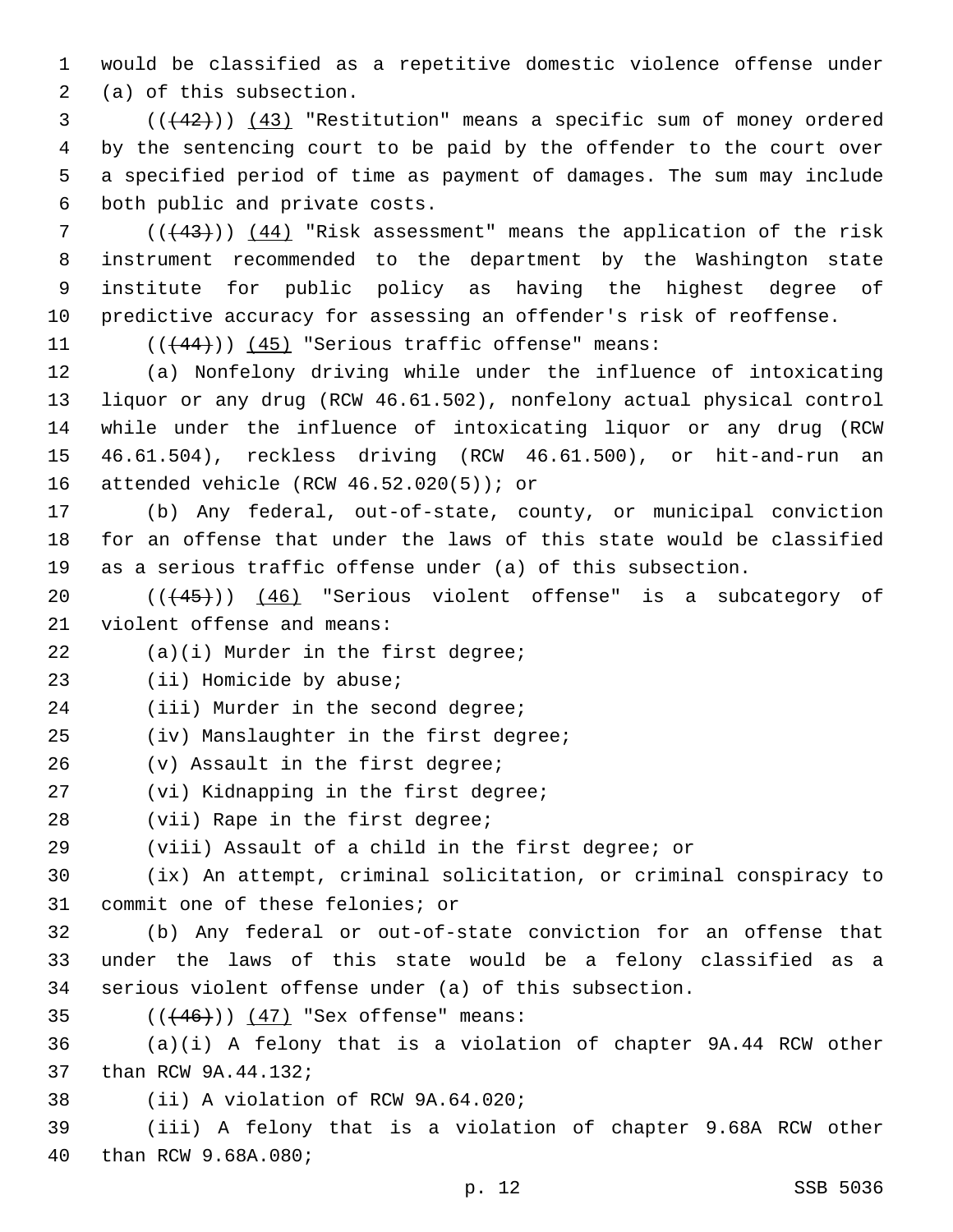(iv) A felony that is, under chapter 9A.28 RCW, a criminal attempt, criminal solicitation, or criminal conspiracy to commit such 3 crimes; or

 (v) A felony violation of RCW 9A.44.132(1) (failure to register) if the person has been convicted of violating RCW 9A.44.132(1) (failure to register) on at least one prior occasion;

 (b) Any conviction for a felony offense in effect at any time prior to July 1, 1976, that is comparable to a felony classified as a 9 sex offense in (a) of this subsection;

 (c) A felony with a finding of sexual motivation under RCW 11 9.94A.835 or 13.40.135; or

 (d) Any federal or out-of-state conviction for an offense that under the laws of this state would be a felony classified as a sex 14 offense under (a) of this subsection.

15 (( $(47)$ )) (48) "Sexual motivation" means that one of the purposes for which the defendant committed the crime was for the purpose of 17 his or her sexual gratification.

18 (( $(48)$ )) (49) "Standard sentence range" means the sentencing court's discretionary range in imposing a nonappealable sentence.

20 (( $\left(\frac{49}{10}\right)$ ) (50) "Statutory maximum sentence" means the maximum length of time for which an offender may be confined as punishment for a crime as prescribed in chapter 9A.20 RCW, RCW 9.92.010, the statute defining the crime, or other statute defining the maximum 24 penalty for a crime.

25 (( $(50)$ )) (51) "Stranger" means that the victim did not know the 26 offender twenty-four hours before the offense.

 ( $(\overline{+51})$ )  $(52)$  "Total confinement" means confinement inside the physical boundaries of a facility or institution operated or utilized under contract by the state or any other unit of government for twenty-four hours a day, or pursuant to RCW 72.64.050 and 72.64.060.

31 (((452))) (53) "Transition training" means written and verbal instructions and assistance provided by the department to the offender during the two weeks prior to the offender's successful completion of the work ethic camp program. The transition training shall include instructions in the offender's requirements and obligations during the offender's period of community custody.

 ( $(\overline{+53})$ )  $(54)$  "Victim" means any person who has sustained emotional, psychological, physical, or financial injury to person or 39 property as a direct result of the crime charged.

40  $((+54))$  (55) "Violent offense" means: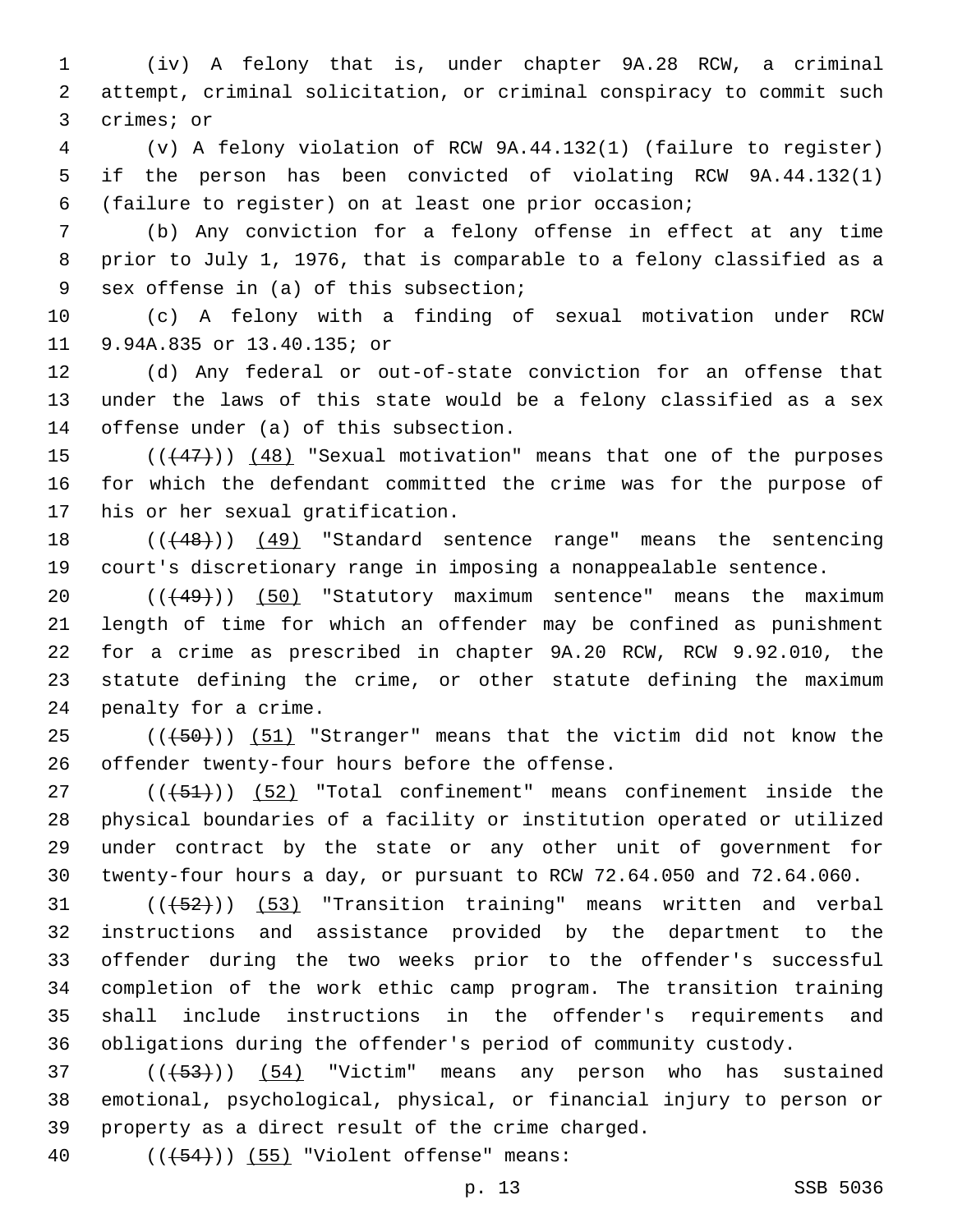- 
- 1 (a) Any of the following felonies:

2 (i) Any felony defined under any law as a class A felony or an 3 attempt to commit a class A felony;

- 4 (ii) Criminal solicitation of or criminal conspiracy to commit a 5 class A felony;
- (iii) Manslaughter in the first degree;6
- 7 (iv) Manslaughter in the second degree;
- 8 (v) Indecent liberties if committed by forcible compulsion;
- 9 (vi) Kidnapping in the second degree;
- 10 (vii) Arson in the second degree;
- 11 (viii) Assault in the second degree;
- 12 (ix) Assault of a child in the second degree;
- 13 (x) Extortion in the first degree;
- 14 (xi) Robbery in the second degree;
- 15 (xii) Drive-by shooting;

 (xiii) Vehicular assault, when caused by the operation or driving of a vehicle by a person while under the influence of intoxicating liquor or any drug or by the operation or driving of a vehicle in a 19 reckless manner; and

 (xiv) Vehicular homicide, when proximately caused by the driving of any vehicle by any person while under the influence of intoxicating liquor or any drug as defined by RCW 46.61.502, or by 23 the operation of any vehicle in a reckless manner;

24 (b) Any conviction for a felony offense in effect at any time 25 prior to July 1, 1976, that is comparable to a felony classified as a 26 violent offense in  $(a)$  of this subsection; and

27 (c) Any federal or out-of-state conviction for an offense that 28 under the laws of this state would be a felony classified as a 29 violent offense under (a) or (b) of this subsection.

30 (( $\left(\frac{55}{10}\right)$ ) (56) "Work crew" means a program of partial confinement 31 consisting of civic improvement tasks for the benefit of the 32 community that complies with RCW 9.94A.725.

 $((+56))$  (57) "Work ethic camp" means an alternative incarceration program as provided in RCW 9.94A.690 designed to reduce recidivism and lower the cost of corrections by requiring offenders to complete a comprehensive array of real-world job and vocational experiences, character-building work ethics training, life management skills development, substance abuse rehabilitation, counseling, 39 literacy training, and basic adult education.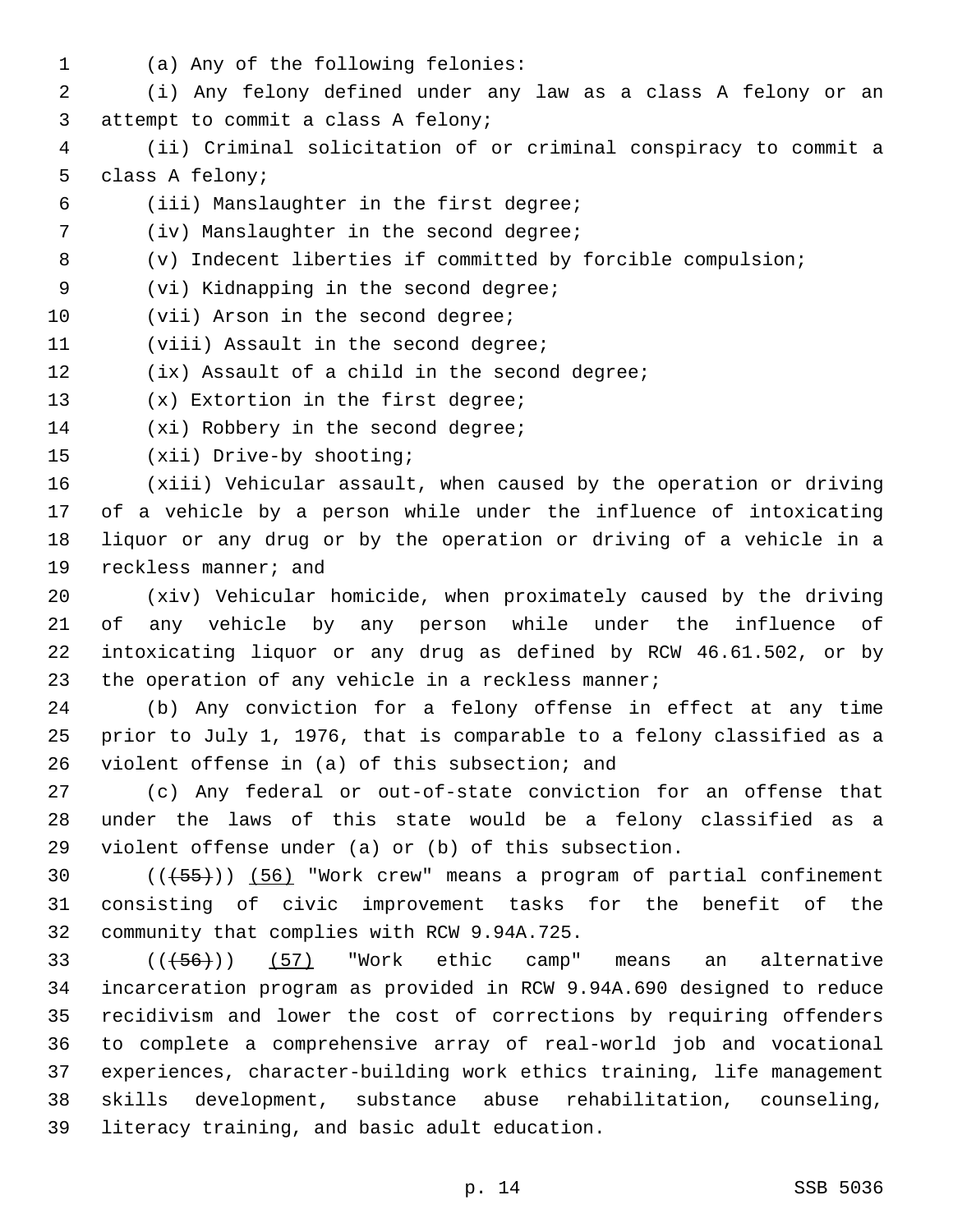(((57))) (58) "Work release" means a program of partial confinement available to offenders who are employed or engaged as a 3 student in a regular course of study at school.

 **Sec. 2.** RCW 9.94A.533 and 2013 c 270 s 2 are each amended to 5 read as follows:

 (1) The provisions of this section apply to the standard sentence 7 ranges determined by RCW 9.94A.510 or 9.94A.517.

 (2) For persons convicted of the anticipatory offenses of criminal attempt, solicitation, or conspiracy under chapter 9A.28 RCW, the standard sentence range is determined by locating the sentencing grid sentence range defined by the appropriate offender score and the seriousness level of the completed crime, and 13 multiplying the range by seventy-five percent.

 (3) The following additional times shall be added to the standard sentence range for felony crimes committed after July 23, 1995, if the offender or an accomplice was armed with a firearm as defined in RCW 9.41.010 and the offender is being sentenced for one of the crimes listed in this subsection as eligible for any firearm enhancements based on the classification of the completed felony crime. If the offender is being sentenced for more than one offense, the firearm enhancement or enhancements must be added to the total period of confinement for all offenses, regardless of which underlying offense is subject to a firearm enhancement. If the offender or an accomplice was armed with a firearm as defined in RCW 9.41.010 and the offender is being sentenced for an anticipatory offense under chapter 9A.28 RCW to commit one of the crimes listed in this subsection as eligible for any firearm enhancements, the following additional times shall be added to the standard sentence range determined under subsection (2) of this section based on the felony crime of conviction as classified under RCW 9A.28.020:

 (a) Five years for any felony defined under any law as a class A felony or with a statutory maximum sentence of at least twenty years, 33 or both, and not covered under  $((+f))$  (g) of this subsection;

 (b) Three years for any felony defined under any law as a class B felony or with a statutory maximum sentence of ten years, or both, 36 and not covered under  $((f+))$  (g) of this subsection;

 (c) Eighteen months for any felony defined under any law as a class C felony or with a statutory maximum sentence of five years, or 39 both, and not covered under  $((f+))$  (g) of this subsection;

p. 15 SSB 5036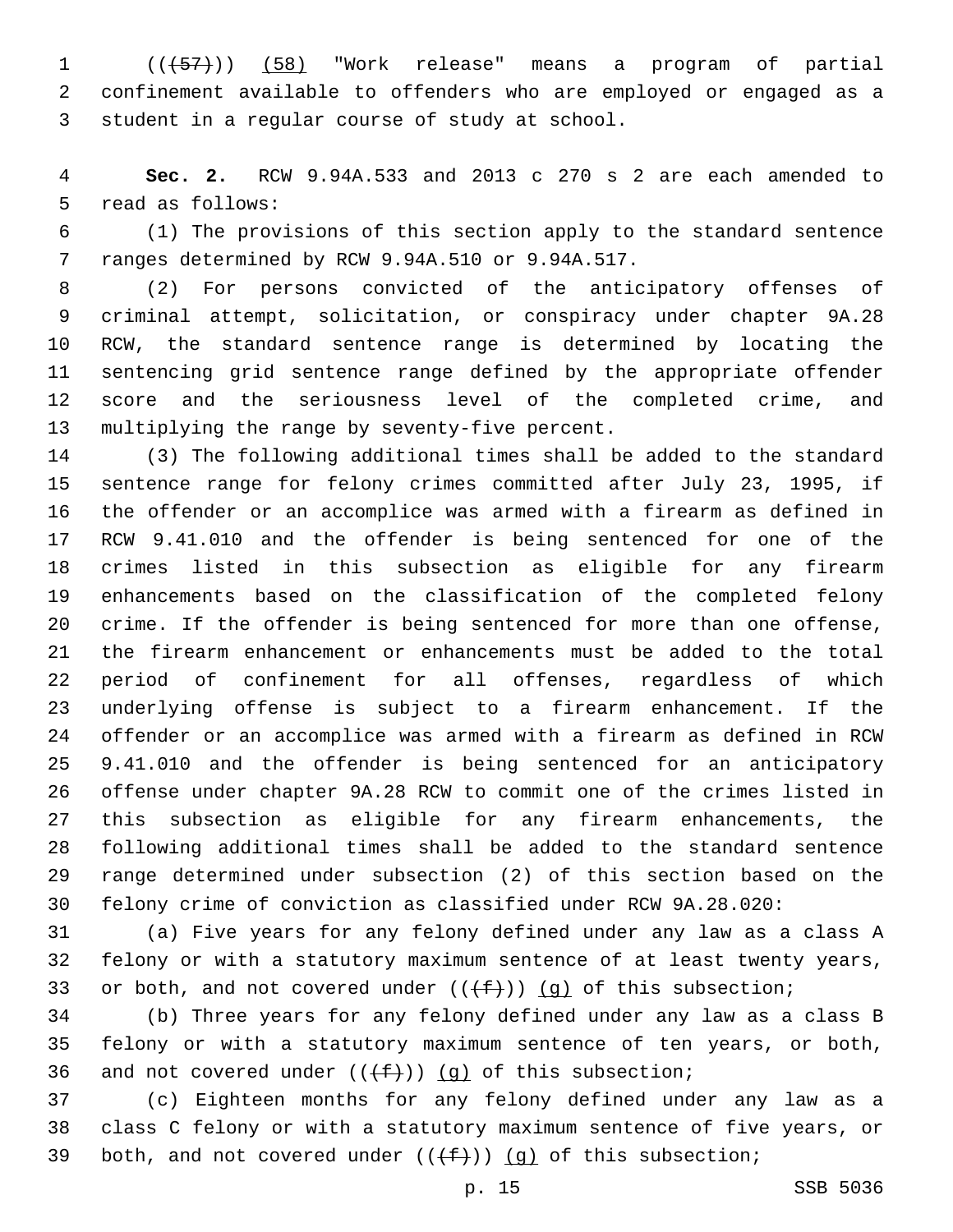(d) If the offender is being sentenced for any firearm enhancements under (a), (b), and/or (c) of this subsection and the offender has previously been sentenced for any deadly weapon enhancements after July 23, 1995, under (a), (b), and/or (c) of this subsection or subsection (4)(a), (b), and/or (c) of this section, or both, all firearm enhancements under this subsection shall be twice 7 the amount of the enhancement listed;

 (e) If the offender or an accomplice was wearing body armor at 9 the time of the offense, all firearm enhancements under this 10 subsection shall be twice the amount of the enhancement listed;

 (f) Notwithstanding any other provision of law, all firearm enhancements under this section are mandatory, shall be served in total confinement, and shall run consecutively to all other sentencing provisions, including other firearm or deadly weapon enhancements, for all offenses sentenced under this chapter. However, whether or not a mandatory minimum term has expired, an offender serving a sentence under this subsection may be granted an extraordinary medical placement when authorized under RCW 9.94A.728(3);19

 $((\text{+f-}))(g)$  The firearm enhancements in this section shall apply to all felony crimes except the following: Possession of a machine gun, possessing a stolen firearm, drive-by shooting, theft of a firearm, unlawful possession of a firearm in the first and second 24 degree, and use of a machine gun in a felony;

 (( $\left(\frac{1}{9}t\right)$ ) (h) If the standard sentence range under this section exceeds the statutory maximum sentence for the offense, the statutory maximum sentence shall be the presumptive sentence unless the offender is a persistent offender. If the addition of a firearm enhancement increases the sentence so that it would exceed the statutory maximum for the offense, the portion of the sentence 31 representing the enhancement may not be reduced.

 (4) The following additional times shall be added to the standard sentence range for felony crimes committed after July 23, 1995, if the offender or an accomplice was armed with a deadly weapon other than a firearm as defined in RCW 9.41.010 and the offender is being sentenced for one of the crimes listed in this subsection as eligible for any deadly weapon enhancements based on the classification of the completed felony crime. If the offender is being sentenced for more than one offense, the deadly weapon enhancement or enhancements must be added to the total period of confinement for all offenses,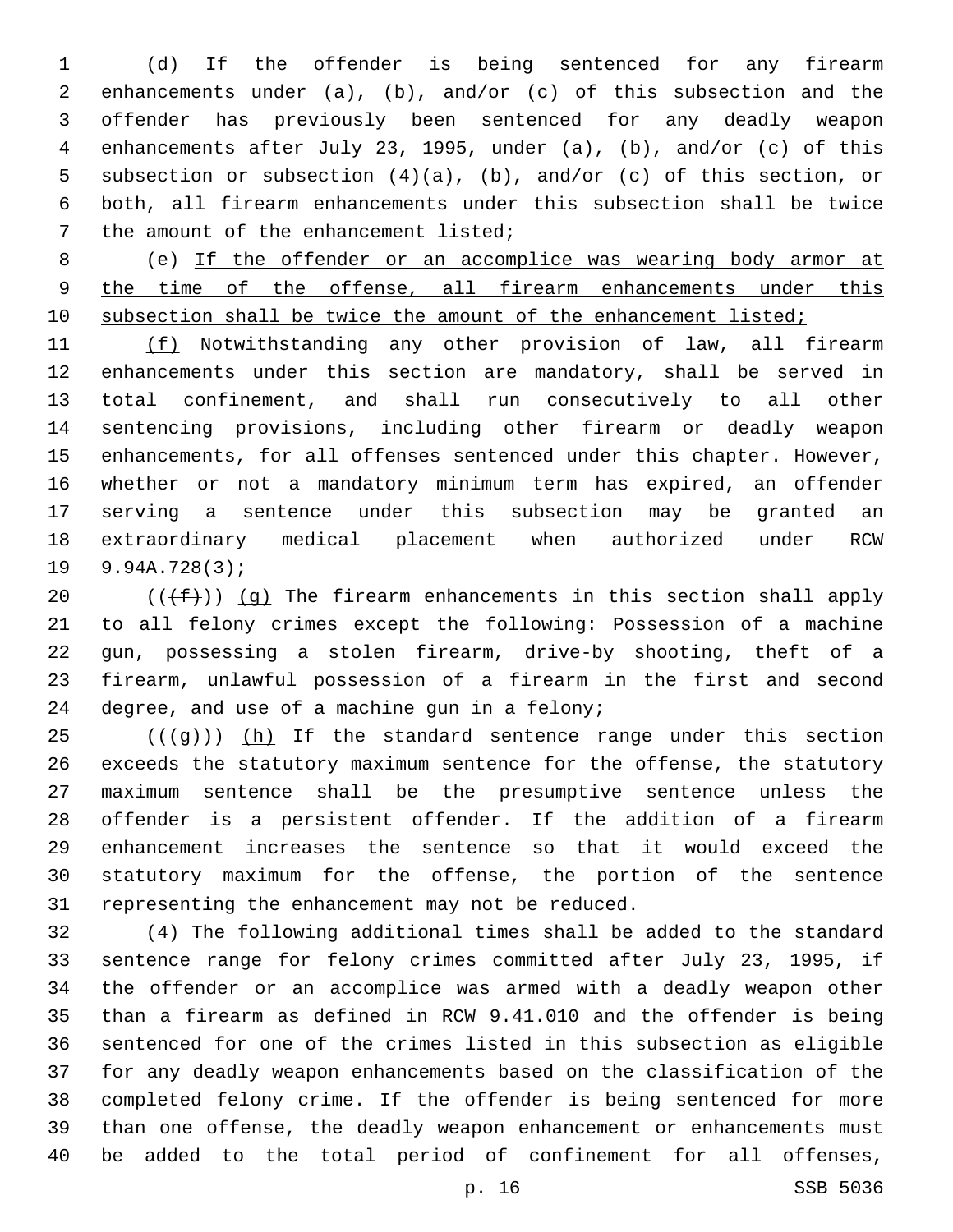regardless of which underlying offense is subject to a deadly weapon enhancement. If the offender or an accomplice was armed with a deadly weapon other than a firearm as defined in RCW 9.41.010 and the offender is being sentenced for an anticipatory offense under chapter 9A.28 RCW to commit one of the crimes listed in this subsection as eligible for any deadly weapon enhancements, the following additional times shall be added to the standard sentence range determined under subsection (2) of this section based on the felony crime of 9 conviction as classified under RCW 9A.28.020:

 (a) Two years for any felony defined under any law as a class A felony or with a statutory maximum sentence of at least twenty years, or both, and not covered under (f) of this subsection;

 (b) One year for any felony defined under any law as a class B felony or with a statutory maximum sentence of ten years, or both, 15 and not covered under (f) of this subsection;

 (c) Six months for any felony defined under any law as a class C felony or with a statutory maximum sentence of five years, or both, 18 and not covered under (f) of this subsection;

 (d) If the offender is being sentenced under (a), (b), and/or (c) of this subsection for any deadly weapon enhancements and the offender has previously been sentenced for any deadly weapon enhancements after July 23, 1995, under (a), (b), and/or (c) of this subsection or subsection (3)(a), (b), and/or (c) of this section, or both, or the offender or an accomplice was wearing body armor at the time of the offense, all deadly weapon enhancements under this subsection shall be twice the amount of the enhancement listed;

 (e) Notwithstanding any other provision of law, all deadly weapon enhancements under this section are mandatory, shall be served in total confinement, and shall run consecutively to all other sentencing provisions, including other firearm or deadly weapon enhancements, for all offenses sentenced under this chapter. However, whether or not a mandatory minimum term has expired, an offender serving a sentence under this subsection may be granted an extraordinary medical placement when authorized under RCW 9.94A.728(3);

 (f) The deadly weapon enhancements in this section shall apply to all felony crimes except the following: Possession of a machine gun, possessing a stolen firearm, drive-by shooting, theft of a firearm, unlawful possession of a firearm in the first and second degree, and 40 use of a machine qun in a felony;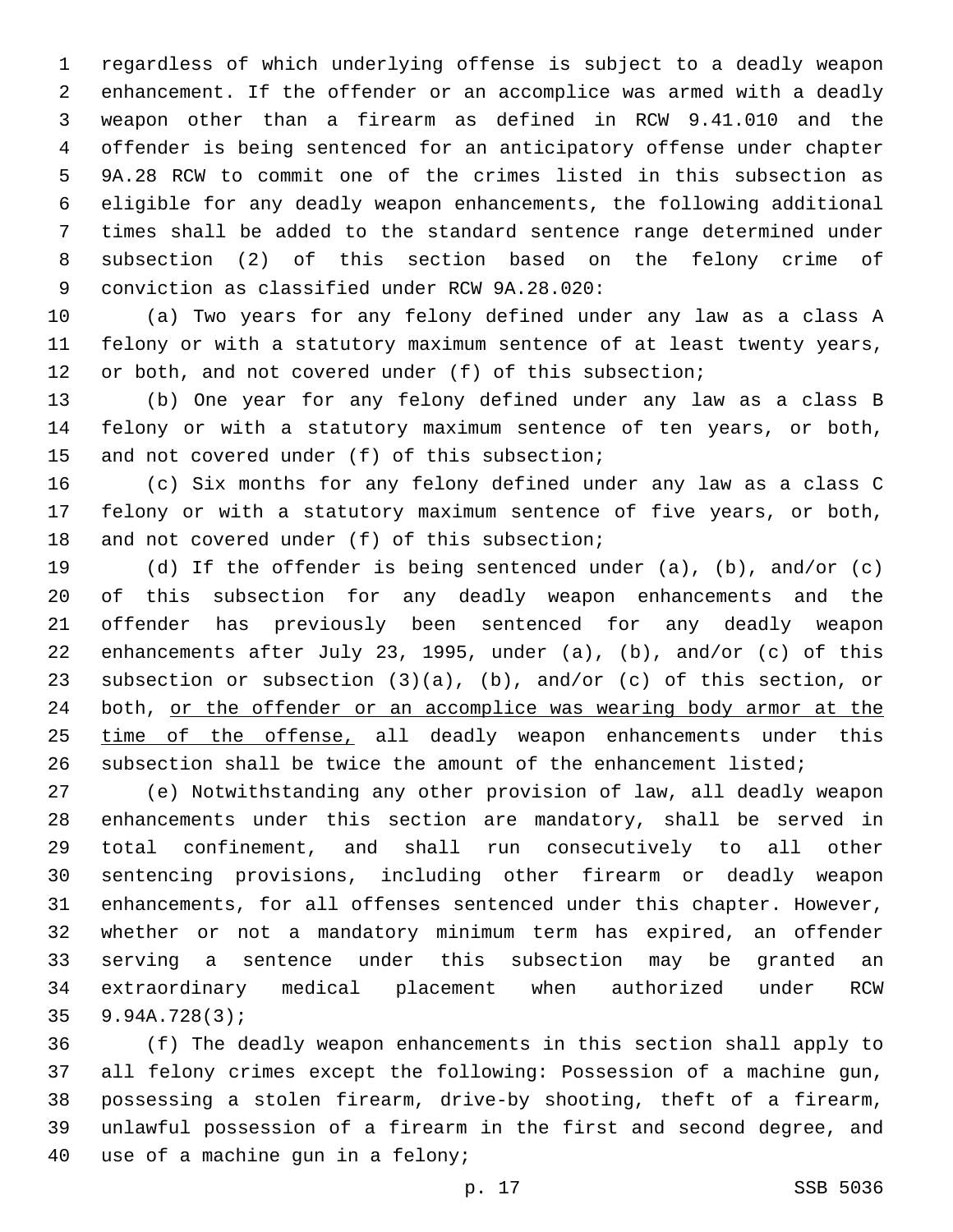(g) If the standard sentence range under this section exceeds the statutory maximum sentence for the offense, the statutory maximum sentence shall be the presumptive sentence unless the offender is a persistent offender. If the addition of a deadly weapon enhancement increases the sentence so that it would exceed the statutory maximum for the offense, the portion of the sentence representing the 7 enhancement may not be reduced.

 (5) The following additional times shall be added to the standard sentence range if the offender or an accomplice committed the offense while in a county jail or state correctional facility and the offender is being sentenced for one of the crimes listed in this subsection. If the offender or an accomplice committed one of the crimes listed in this subsection while in a county jail or state correctional facility, and the offender is being sentenced for an anticipatory offense under chapter 9A.28 RCW to commit one of the crimes listed in this subsection, the following additional times shall be added to the standard sentence range determined under 18 subsection (2) of this section:

 (a) Eighteen months for offenses committed under RCW 69.50.401(2) 20 (a) or (b) or 69.50.410;

 (b) Fifteen months for offenses committed under RCW 69.50.401(2)  $(22)(c), (d), or (e);$ 

(c) Twelve months for offenses committed under RCW 69.50.4013.

 For the purposes of this subsection, all of the real property of a state correctional facility or county jail shall be deemed to be 26 part of that facility or county jail.

 (6) An additional twenty-four months shall be added to the standard sentence range for any ranked offense involving a violation of chapter 69.50 RCW if the offense was also a violation of RCW 69.50.435 or 9.94A.827. All enhancements under this subsection shall run consecutively to all other sentencing provisions, for all 32 offenses sentenced under this chapter.

 (7) An additional two years shall be added to the standard sentence range for vehicular homicide committed while under the influence of intoxicating liquor or any drug as defined by RCW 46.61.502 for each prior offense as defined in RCW 46.61.5055. All enhancements under this subsection shall be mandatory, shall be served in total confinement, and shall run consecutively to all other 39 sentencing provisions.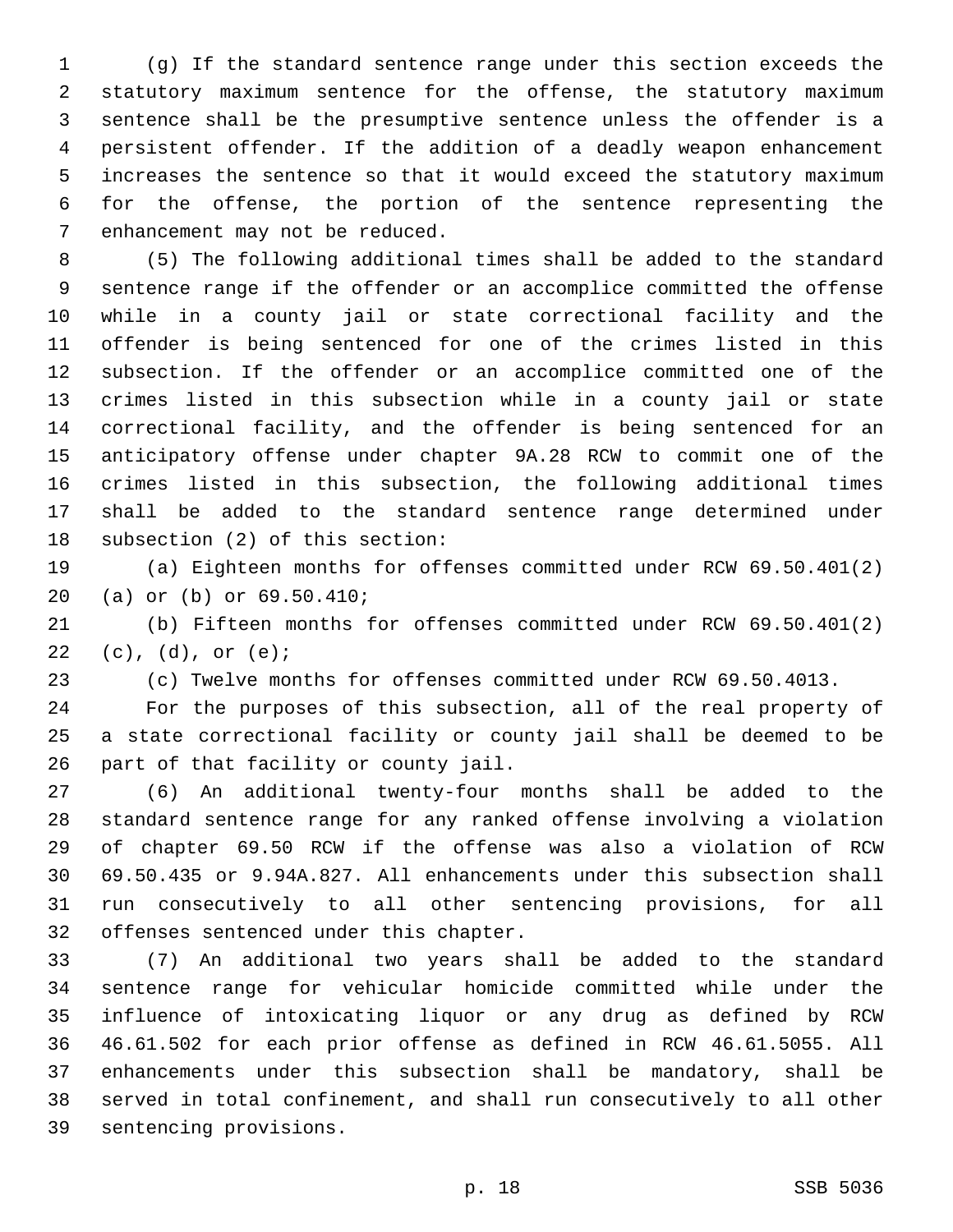(8)(a) The following additional times shall be added to the standard sentence range for felony crimes committed on or after July 1, 2006, if the offense was committed with sexual motivation, as that term is defined in RCW 9.94A.030. If the offender is being sentenced for more than one offense, the sexual motivation enhancement must be added to the total period of total confinement for all offenses, regardless of which underlying offense is subject to a sexual motivation enhancement. If the offender committed the offense with sexual motivation and the offender is being sentenced for an anticipatory offense under chapter 9A.28 RCW, the following additional times shall be added to the standard sentence range determined under subsection (2) of this section based on the felony crime of conviction as classified under RCW 9A.28.020:

 (i) Two years for any felony defined under the law as a class A felony or with a statutory maximum sentence of at least twenty years, 16 or both;

 (ii) Eighteen months for any felony defined under any law as a class B felony or with a statutory maximum sentence of ten years, or 19 both;

 (iii) One year for any felony defined under any law as a class C 21 felony or with a statutory maximum sentence of five years, or both;

 (iv) If the offender is being sentenced for any sexual motivation enhancements under (a)(i), (ii), and/or (iii) of this subsection and the offender has previously been sentenced for any sexual motivation enhancements on or after July 1, 2006, under (a)(i), (ii), and/or (iii) of this subsection, all sexual motivation enhancements under 27 this subsection shall be twice the amount of the enhancement listed;

 (b) Notwithstanding any other provision of law, all sexual motivation enhancements under this subsection are mandatory, shall be served in total confinement, and shall run consecutively to all other sentencing provisions, including other sexual motivation enhancements, for all offenses sentenced under this chapter. However, whether or not a mandatory minimum term has expired, an offender serving a sentence under this subsection may be granted an extraordinary medical placement when authorized under RCW 9.94A.728(3);

 (c) The sexual motivation enhancements in this subsection apply 38 to all felony crimes;

 (d) If the standard sentence range under this subsection exceeds the statutory maximum sentence for the offense, the statutory maximum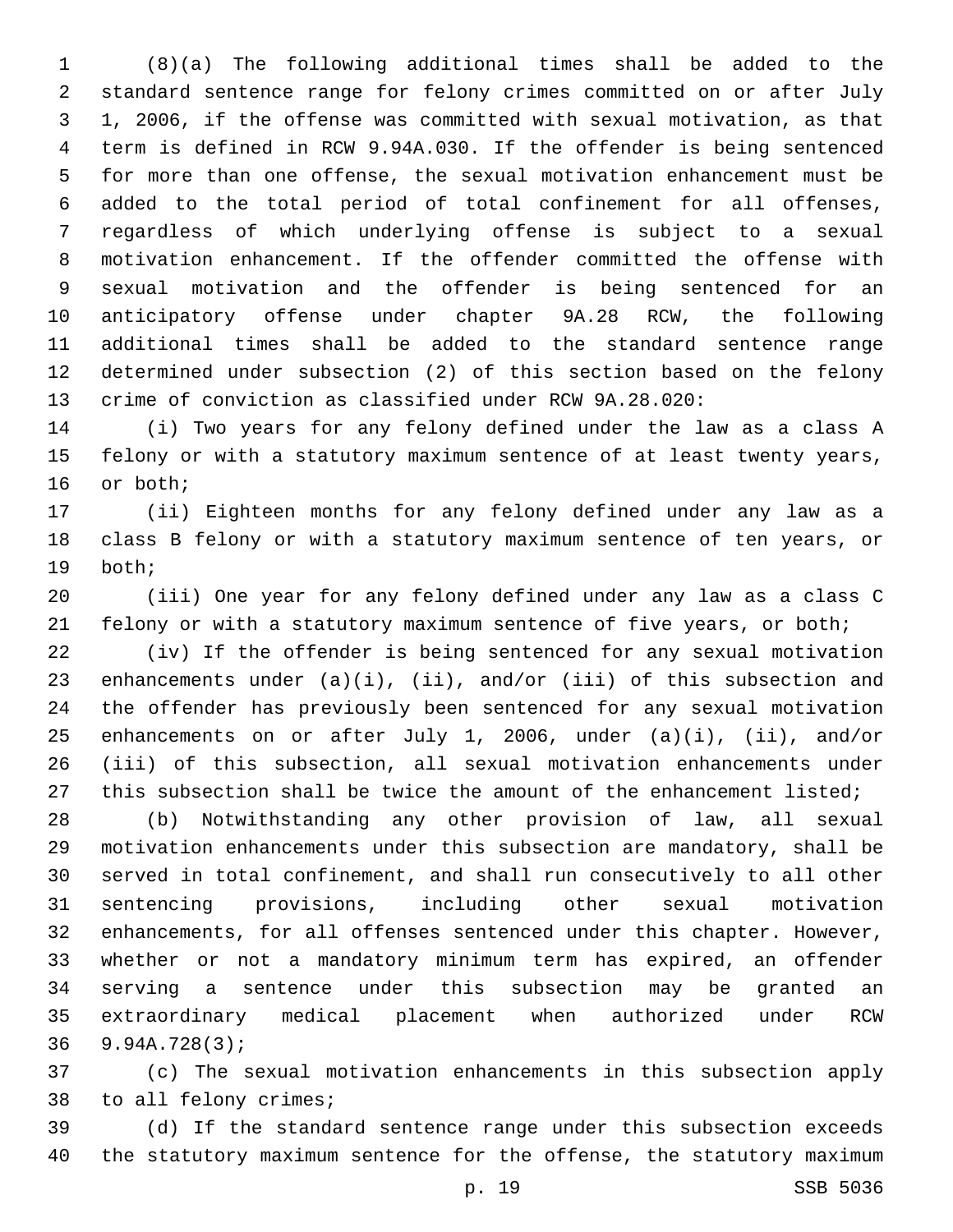sentence shall be the presumptive sentence unless the offender is a persistent offender. If the addition of a sexual motivation enhancement increases the sentence so that it would exceed the statutory maximum for the offense, the portion of the sentence 5 representing the enhancement may not be reduced;

 (e) The portion of the total confinement sentence which the offender must serve under this subsection shall be calculated before any earned early release time is credited to the offender;

 (f) Nothing in this subsection prevents a sentencing court from imposing a sentence outside the standard sentence range pursuant to 11 RCW 9.94A.535.

 (9) An additional one-year enhancement shall be added to the standard sentence range for the felony crimes of RCW 9A.44.073, 9A.44.076, 9A.44.079, 9A.44.083, 9A.44.086, or 9A.44.089 committed on or after July 22, 2007, if the offender engaged, agreed, or offered to engage the victim in the sexual conduct in return for a fee. If the offender is being sentenced for more than one offense, the one- year enhancement must be added to the total period of total confinement for all offenses, regardless of which underlying offense is subject to the enhancement. If the offender is being sentenced for an anticipatory offense for the felony crimes of RCW 9A.44.073, 9A.44.076, 9A.44.079, 9A.44.083, 9A.44.086, or 9A.44.089, and the offender attempted, solicited another, or conspired to engage, agree, or offer to engage the victim in the sexual conduct in return for a fee, an additional one-year enhancement shall be added to the standard sentence range determined under subsection (2) of this section. For purposes of this subsection, "sexual conduct" means sexual intercourse or sexual contact, both as defined in chapter 29 9A.44 RCW.

 (10)(a) For a person age eighteen or older convicted of any criminal street gang-related felony offense for which the person compensated, threatened, or solicited a minor in order to involve the minor in the commission of the felony offense, the standard sentence range is determined by locating the sentencing grid sentence range defined by the appropriate offender score and the seriousness level of the completed crime, and multiplying the range by one hundred twenty-five percent. If the standard sentence range under this subsection exceeds the statutory maximum sentence for the offense, the statutory maximum sentence is the presumptive sentence unless the 40 offender is a persistent offender.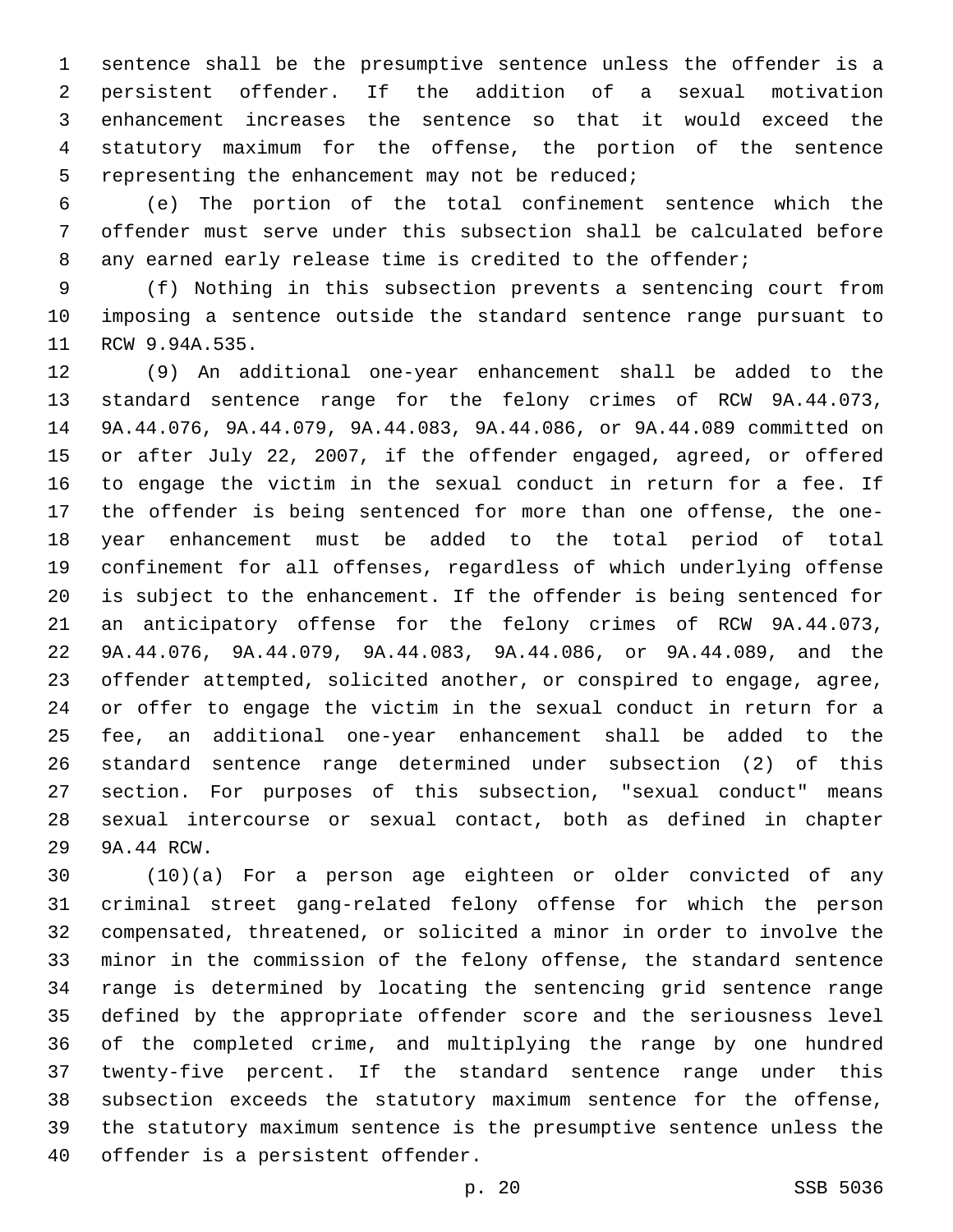(b) This subsection does not apply to any criminal street gang- related felony offense for which involving a minor in the commission of the felony offense is an element of the offense.

 (c) The increased penalty specified in (a) of this subsection is unavailable in the event that the prosecution gives notice that it will seek an exceptional sentence based on an aggravating factor under RCW 9.94A.535.7

 (11) An additional twelve months and one day shall be added to the standard sentence range for a conviction of attempting to elude a police vehicle as defined by RCW 46.61.024, if the conviction included a finding by special allegation of endangering one or more 12 persons under RCW 9.94A.834.

 (12) An additional twelve months shall be added to the standard sentence range for an offense that is also a violation of RCW 15 9.94A.831.

 (13) An additional twelve months shall be added to the standard sentence range for vehicular homicide committed while under the influence of intoxicating liquor or any drug as defined by RCW 46.61.520 or for vehicular assault committed while under the influence of intoxicating liquor or any drug as defined by RCW 46.61.522, or for any felony driving under the influence (RCW 46.61.502(6)) or felony physical control under the influence (RCW 46.61.504(6)) for each child passenger under the age of sixteen who is an occupant in the defendant's vehicle. These enhancements shall be mandatory, shall be served in total confinement, and shall run consecutively to all other sentencing provisions. If the addition of a minor child enhancement increases the sentence so that it would exceed the statutory maximum for the offense, the portion of the sentence representing the enhancement may not be reduced.

 (14) An additional twelve months shall be added to the standard sentence range for an offense that is also a violation of RCW 32 9.94A.832.

 NEW SECTION. **Sec. 3.** A new section is added to chapter 9.94A 34 RCW to read as follows:

 In a criminal case wherein there has been a special allegation and evidence establishing that the accused or an accomplice was armed with a firearm as defined in RCW 9.41.010 or deadly weapon and the offender or an accomplice was wearing body armor as defined in RCW 9.94A.030 at the time of the commission of the crime, the court shall